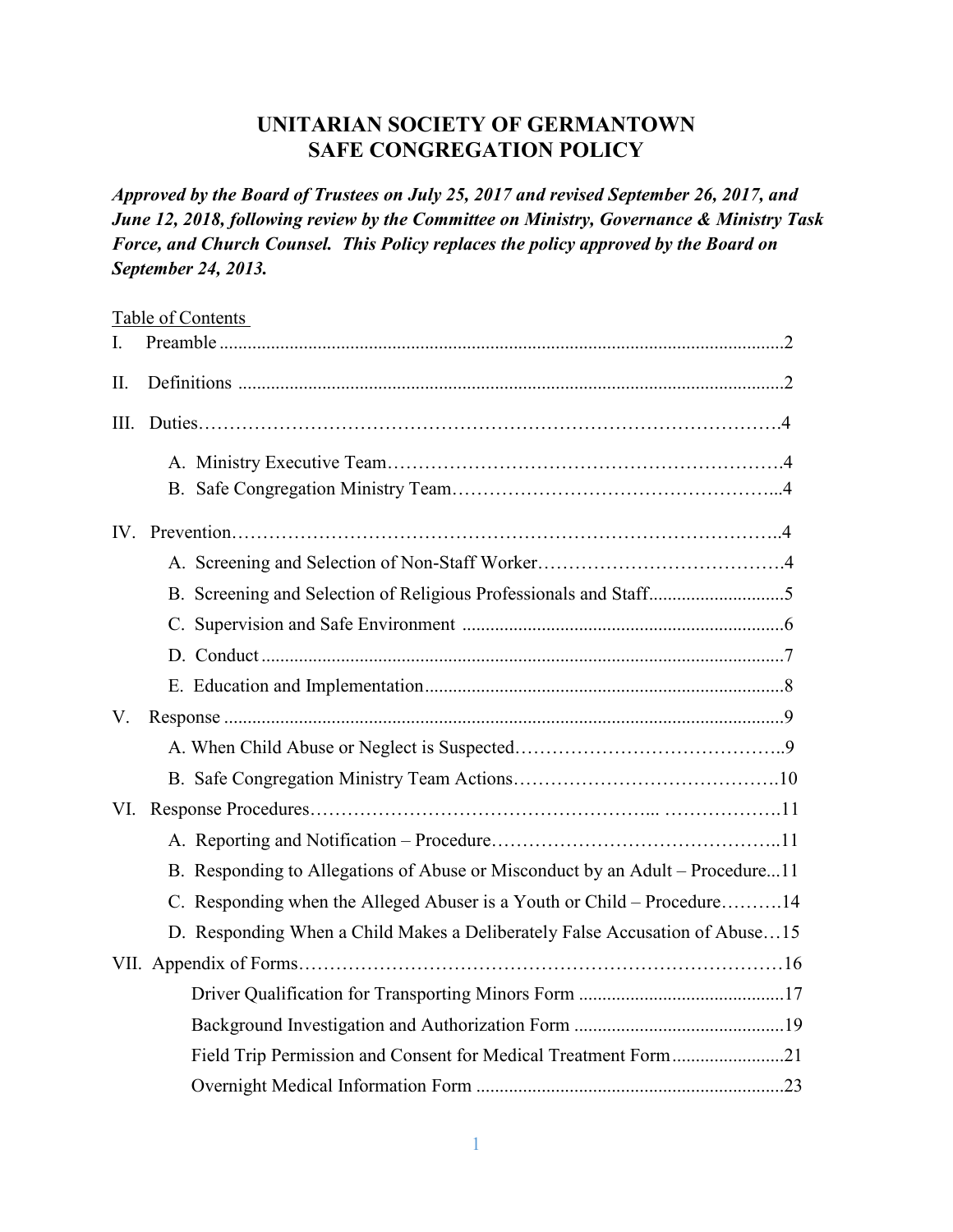#### **I. PREAMBLE**

 We know that religious communities are not immune to the dangers of physical and sexual abuse that can be damaging to a child. This policy is adopted with our sincere desire to provide an open and transparent dialogue within our congregation concerning issues of abuse; to utilize appropriate screening mechanisms that are consistent with best practices; to provide standards for those who interact with children on a regular basis; and to provide appropriate instructions on how to handle and report allegations of child abuse. If allegations of abuse occur, the Unitarian Society of Germantown will do everything in its power to respond in a speedy, professional and caring manner that will respect the dignity of all persons and, above all, protect our children and youth.

#### **II. DEFINITIONS**

#### *FOR READY REFERENCE*

"Child" or "minor" is any person under 18 years old. "Youth" is a person between 14-17 years, inclusive.

"Parent" includes parents and guardians.

"Workers" are persons who provide direct care or supervision or persons who serve as a formally designated mentor to USG children or youth, whether they are paid or unpaid. Workers shall include Staff who meet this description. *See* Section IV.A. below for age and other requirements to be a Worker.

#### *OTHER DEFINITIONS*

"Abuse" is an act that harms or threatens to harm a child or youth. Abuse may be physical, sexual, emotional/ mental, or neglect. Harm caused by withholding life's necessities – food, clothing, shelter, medical care, education – is "neglect".

"Board" is the Board of Trustees of the Unitarian Society of Germantown.

"Child" or "minor" is defined above in the Ready Reference section.

"ChildLine" refers to the ChildLine Section of the Bureau of Policy, Programs, and Operations, Office of Children, Youth and Families, Pennsylvania Department of Public Welfare, operating the hotline 800-932-0313.

"Church" is the Unitarian Society of Germantown, sometimes referred to as USG.

"Church Member" is an official member of the congregation as defined in the church bylaws.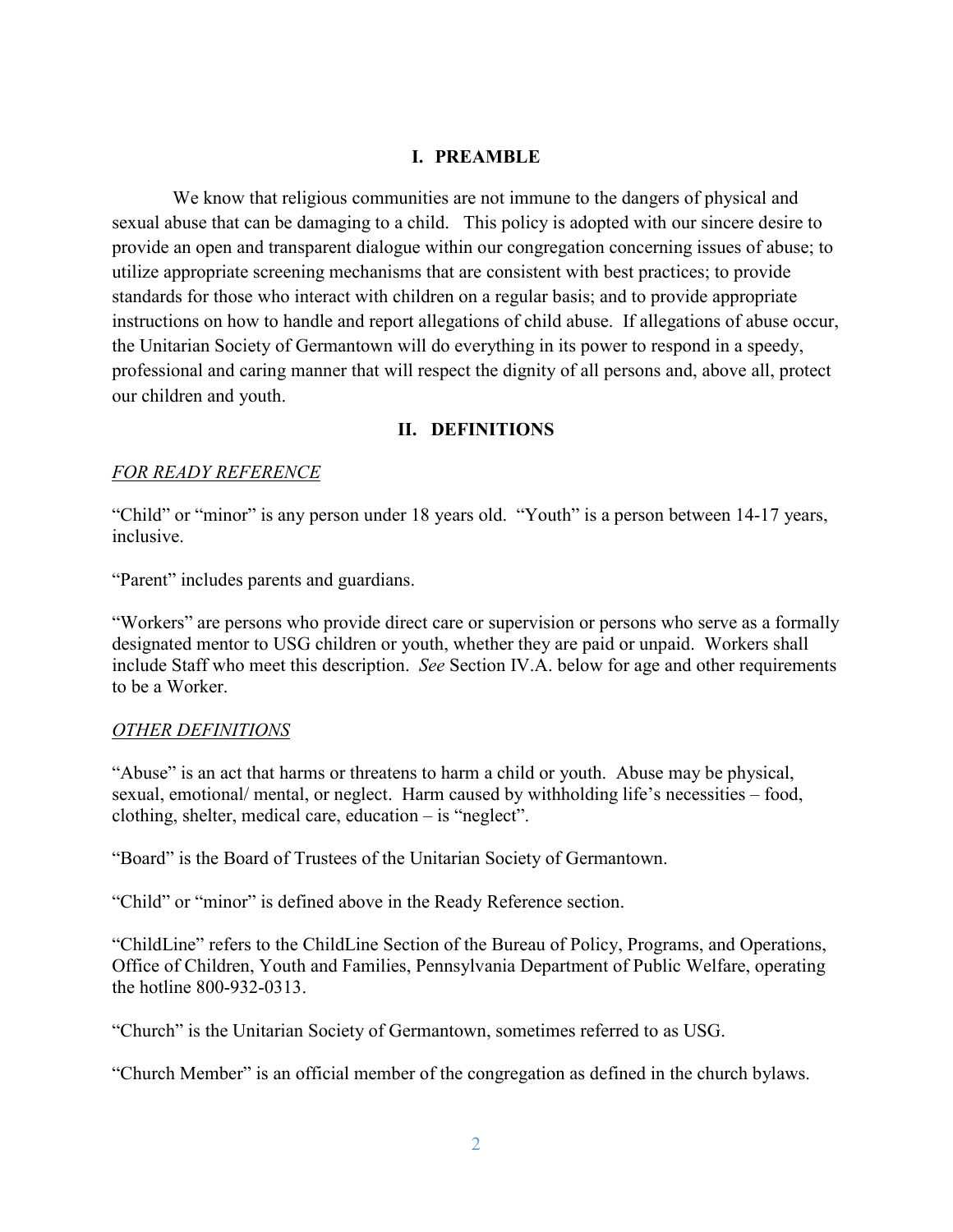"Church Friend" is a person who makes an identifiable financial contribution to USG but has not become a Church Member.

"Committee on Ministry" is a continuing body that reports to the Board and is charged with assuring the quality of the professional ministry; serving as an advice and support group for the minister and a mean of facilitating communication between the Minister, members of the congregation and staff; assuring procedures that facilitate conflict resolution; implementing the Covenant of Right Relations; and serving on the Safe Congregation Ministry Team.

"DSD" is the Director of Spiritual Development, formerly known as the Director of Religious Education.

"Group" is children or youth who participate in any planned, organized program or activity of the Unitarian Society of Germantown (USG).

"Mandated Reporters" are persons who must make an immediate and direct report of suspected child abuse if they have reasonable cause to suspect that a child is a victim of child abuse under any of certain enumerated circumstances**.** 23 Pa.C.S.A. 6311(b)(1); *http://keepkidssafe.pa.gov/cs/groups/webcontent/documents/document/c\_137646.pdf. See, infra*  Section V. A. 2 of this policy (Response/ When Child Abuse or Neglect is Suspected/Mandated Reporters) for further information.

"MET" is the Ministry Executive Team, which is responsible for day-to-day operations and management of USG.

"Parent" is defined above in the Ready Reference section.

"Policy" is this Safe Congregation Policy.

"Religious Professional" is a trained staff member hired to perform religious functions, such as the Minister, Ministerial Intern, Director of Spiritual Development, or the Music Director.

"Safe Congregation Ministry Team" or the "Team" is comprised of the Minister, the Director of Spiritual Development ("DSD"), and the members of the Committee on Ministry.

"Spiritual Development" was formerly referred to as Religious Education ("RE"). Any references to RE in this policy are made for clarity and shall be deemed to refer to Spiritual Development.

"Staff" are persons employed by USG to provide services for the congregation. Staff does not include independent contractors.

"Supervisor" is an adult charged with maintaining the safety of his or her assigned group through the reasonable exercise of thoughtful action and responsibility. What constitutes appropriate supervision will vary with the ages of those in the group and the context of the activity.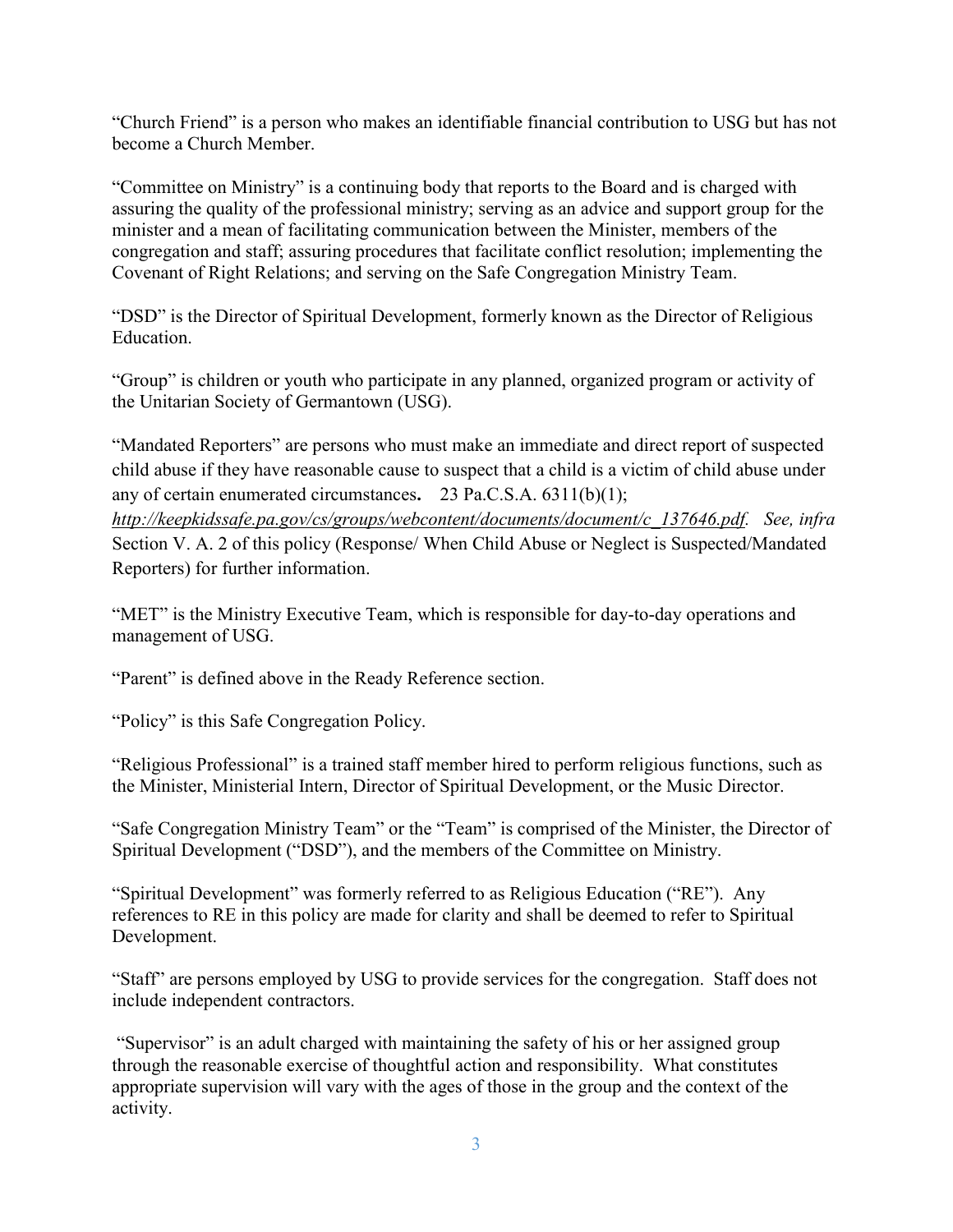"Team" is the Safe Congregation Ministry Team.

"Workers" is defined above in the Ready Reference section.

"Youth" is defined as part of the definition of Child in the above Ready Reference section.

## **III. DUTIES**

#### A. MINISTRY EXECUTIVE TEAM ("MET")

The MET will be responsible for suggesting appropriate revisions to, and implementing, the Safe Congregation Policy, and creating and maintaining Safe Congregation training and reference materials. The MET may delegate duties under this Policy, but will remain accountable for assuring that the requirements of the Policy are followed. The Minister shall have ultimate responsibility.

#### B. SAFE CONGREGATION MINISTRY TEAM

The Safe Congregation Ministry Team (the "Team") will consist of the Minister, the Director of Spiritual Development, and the members of the Committee on Ministry. The duties of the Safe Congregation Ministry Team will be as follows:

- 1. Assist the Board in its oversight responsibilities by helping to ensure proper implementation of, and compliance with, the Policy.
- 2. Review relevant policies and procedures and make recommendations to the Board.
- 3. Respond to violations of the Safe Congregation Policy, as set forth in the Policy. If any of the individuals on the Safe Congregation Ministry Team is the subject of a complaint of misconduct, that individual shall not participate in the response as a member of the Team.

#### **IV. PREVENTION**

#### A. SCREENING AND SELECTION OF NON-STAFF WORKERS

Non-Staff Workers at USG must meet the following criteria:

- 1. Each Non-Staff Worker must be:
	- a. An active participant at the Unitarian Society of Germantown, as a Church Member or Church Friend for at least six months prior to assignment to a group, committee, activity or event OR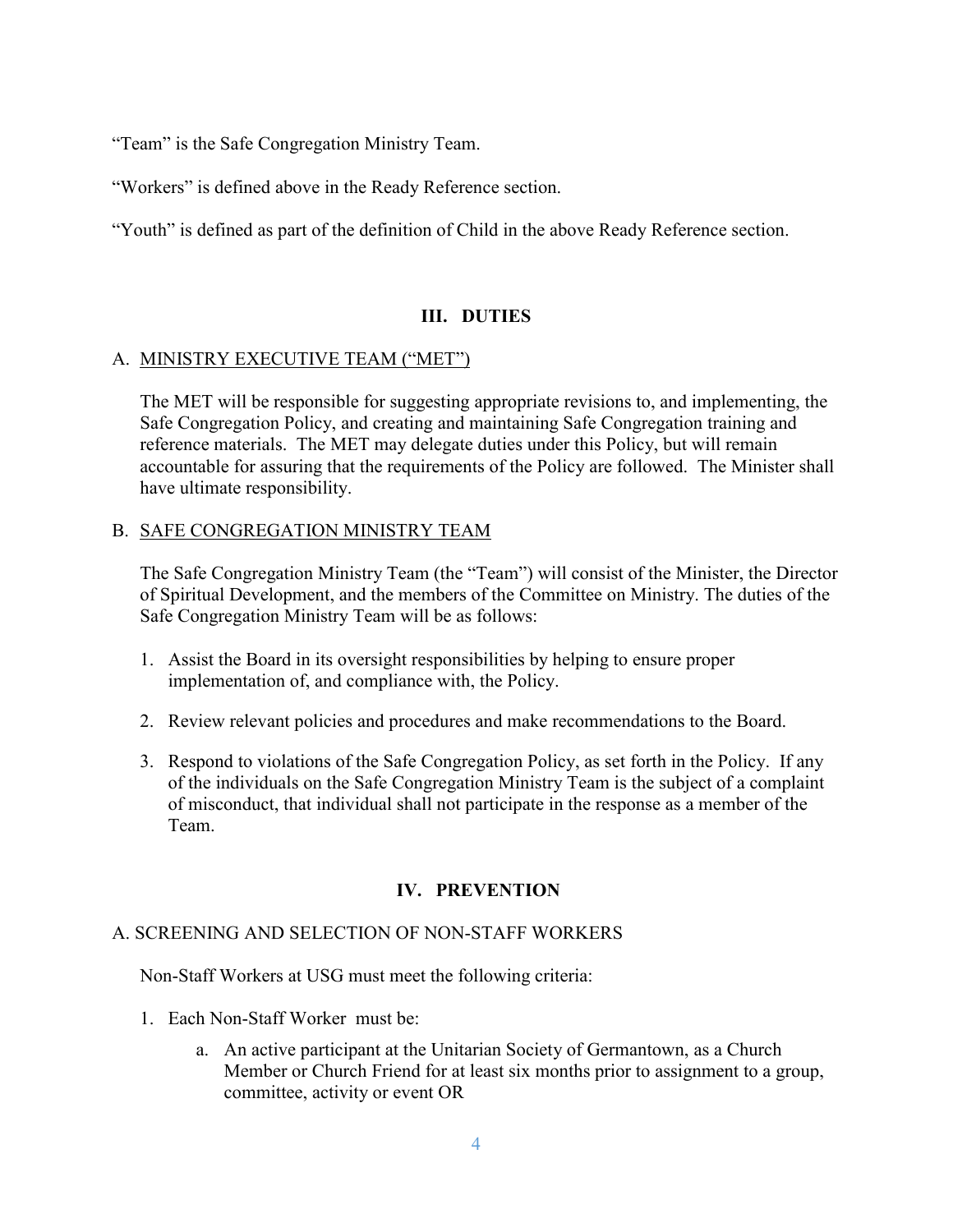- b. An active participant as a church member or friend in good standing at another Unitarian Universalist (UU) congregation for at least one year duration through the current or preceding calendar year. Exceptions can be made at the discretion of the Ministry Executive Team with provision of appropriate references, AND.
- c. At least 18 years of age, unless approved by the MET. Youth or children who teach and/or assist in church school and childcare must work with an adult and with the written permission of their parents.
- 2. Proposed Non-Staff Workers with a documented history of abuse, a violent crime conviction or admitted or adjudicated sexual misconduct are prohibited from providing care or supervision of children or youth. Any background check that indicates a criminal record will be subject to further review considering the nature and age of the offense.
- 3. All Non-Staff Workers age 18 and over must complete the applicable application forms included in this policy and must consent to have the following screenings: (1) Criminal history from the Pennsylvania State Police, and (2) Child Abuse History Clearance from the Department of Human Services. Additionally, a fingerprint based federal criminal history (FBI) submitted through the Pennsylvania State Police or its authorized agent is required if the volunteer has lived outside the Commonwealth of Pennsylvania in the last 10 years. Volunteers who are not required to obtain the FBI Clearance because (a) They are applying for an unpaid position and (b) have been a continuous resident of Pennsylvania for the past 10 years, must swear or affirm in writing that they are not disqualified from service based upon a conviction of an offense under §6344. All prospective volunteers must submit clearances prior to the commencement of service.
- 4. The above screenings shall be completed at such intervals as USG, in its sole discretion, may deem appropriate, but no less frequently than every 60 months.
- 5. All Non-Staff Workers are required to read and agree in writing to the terms set forth in this Policy prior to beginning their duties with any group or program involving direct care or supervision of children or youth at USG.

## B. SCREENING AND SELECTION OF RELIGIOUS PROFESSIONALS AND STAFF

- 1. Each proposed Religious Professional and Staff member must complete USG's required job application form, must consent to such reference and background checks as USG, in its sole discretion, deems necessary, and must obtain the following three clearances: (1) Report of criminal history from the Pennsylvania State Police; (2) Child Abuse History Clearance from the Department of Human Services; and (3) Fingerprint based federal criminal history submitted through the Pennsylvania State Police or its authorized agent (FBI). No Religious Professional or Staff member with a history of abuse or sexual misconduct will qualify for employment with USG.
- 2. The above screenings shall be completed at such intervals as USG, in its sole discretion, may deem appropriate, but no less frequently than every 60 months.
- 3. Employees who have not received the result of their clearances before beginning employment may be employed for a single period not to exceed 90 days if all of the following conditions are met: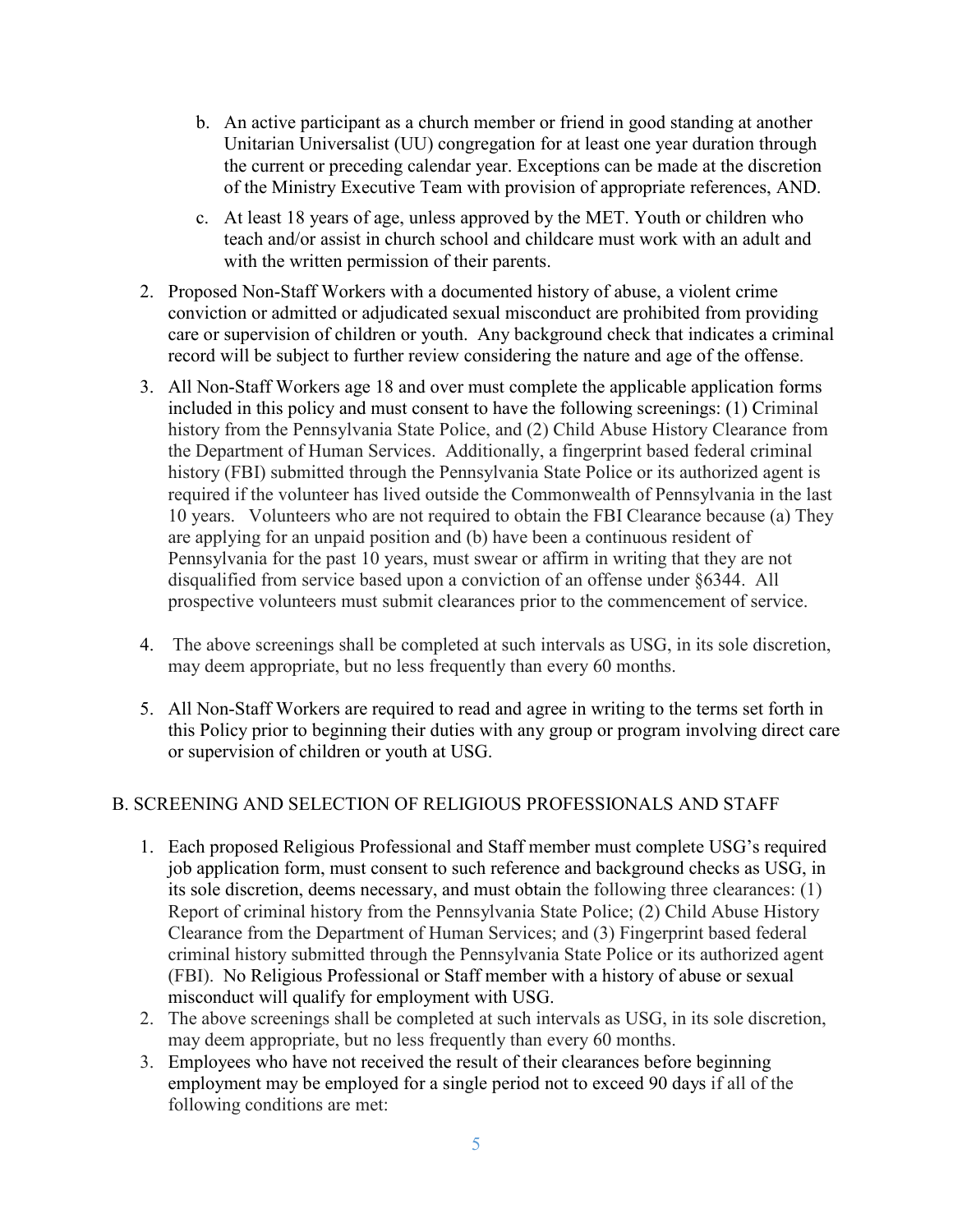- The applicant has applied for the three required clearances and they provide a copy of the completed forms to their employer.
- The employer has no knowledge of information pertaining to the applicant which would disqualify him from employment.
- The applicant swears or affirms in writing that he is not disqualified from employment pursuant to the grounds for denying employment in § 6344 (c) or has not been convicted of an offense of a similar nature to those crimes under the laws or former laws of the United States, or one of its territories or possessions, another state, the District of Columbia, the Commonwealth of Puerto Rico or a foreign nation, or under a former law of this commonwealth.
- The applicant is not permitted to work alone with children and must work in the immediate vicinity of a permanent employee.
- 4. All Religious Professionals and Staff members are required to read and agree in writing to the terms set forth in this Policy prior to beginning their duties with any group or program involving care or supervision of children or youth at USG.

#### C. SUPERVISION AND SAFE ENVIRONMENT

All Workers are subject to the supervision of and evaluation by the Minister or delegate.

All Workers are required to comply with the following in furtherance of a safe and secure environment for our children and youth, and in order to avoid the appearance of impropriety:

- 1. Each group will have at least two assigned Workers, with at least one Worker being an adult. For infants and toddlers, the desirable ratio is one Worker for each four children. If a Worker must be briefly absent from the room, special care shall be taken to assure that the setting is open to view, and the absence shall be as brief as possible. In the event that, at the time of a scheduled activity, two Workers turn out not to be available, the Worker who is present will request backup from another Worker who is on call. In the event another Worker cannot be provided, another adult shall be obtained. In the event another adult is not available, the activity shall be cancelled.
- 2. In order to provide visibility into classrooms, window coverings will be open.
- 3. Parents or guardians shall be encouraged to visit their child's classroom at any time.
- 4. When Workers are with children for a scheduled activity, the parent(s) or guardian must be explicitly informed by the DSD or delegate of the child's location and the purpose of the interaction.
- 5. All outings must be pre-approved by the DSD. Participating children must have a signed permission slip from a parent or guardian.
- 6. When carpooling as part of a USG trip or activity, all drivers must be adults age 25 or over. Having two adults per vehicle is preferred, but it is recognized that logistically it is sometimes difficult or impossible to have two adults per vehicle. There should be two or more youth with one adult. Workers who are giving a ride to a child for a purpose other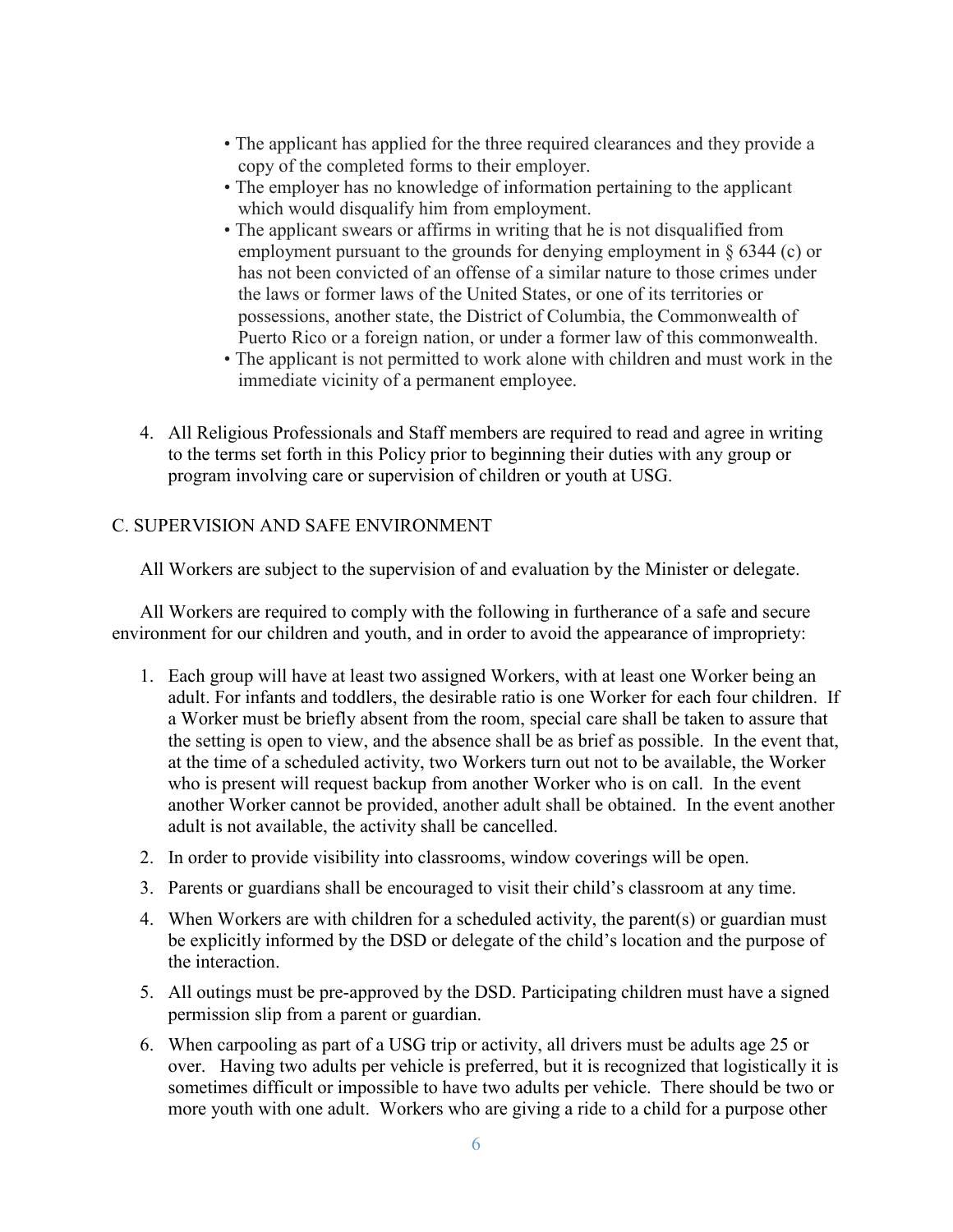than as part of a USG trip or activity may proceed as authorized by the child's parents or guardians.

7. Children in grade two and younger can be released only to a parent or guardian unless prior arrangements have been made with the DSD or Teacher. This requirement also applies to children in grade three if they are grouped with children in grade two or younger.

## D. CONDUCT

- 1. USG seeks to create an environment in which children and youth can explore the spiritual and religious nature of their lives in relationship with others, including adults. This requires that appropriate boundaries be maintained at all times. No matter the age or behavior of the child, it is always the responsibility of the adult to maintain appropriate boundaries. Workers are expected to nurture the child's physical, emotional and spiritual growth by treating the child with kindness, trust and respect. Interactions must always be engaged with the best interests of the child as the foremost goal. All Workers must understand the power differential in child/ adult relationships. This differential places a great responsibility on the adult in the relationship.
- 2. Corporal punishment or abusive language may not be used under any circumstances. This includes behavior that constitutes verbal, emotional, or physical abuse and behavior or language that is threatening or demeaning.
- 3. It is harmful to children and youth for Workers to become romantically or sexually involved with minors. Workers must refrain from engaging in seductive, sexual or erotic behavior with children and youth.
- 4. Physical expressions of affection such as hugs may be acceptable, but it is best to allow the child to initiate the contact or to at least ask permission of the child. Such contact should never occur in private. The adult must not allow such affection to become too frequent or prolonged.
- 5. While engaged with USG children and youth, Workers shall not be alone in a private location with one child or youth, and shall avoid seclusion. Private conversations with a USG child will occur in a public place, in full view of others. If a pastoral care conversation is not possible in these circumstances, Religious Professionals may meet with a USG child in a separate room provided that the door of the room remains open for the entire session.
- 6. Workers shall not intentionally seek out informal contact with USG children and youth without first obtaining the permission of parents. Informal contact refers to contact between a Worker and a child or youth that is not directly part of an official church activity. The Worker should clearly let the parent know the nature of the contact and that it is not part of a church activity. For purposes of this paragraph, informal contact between a mentor and his/her mentee in connection with a formal church program will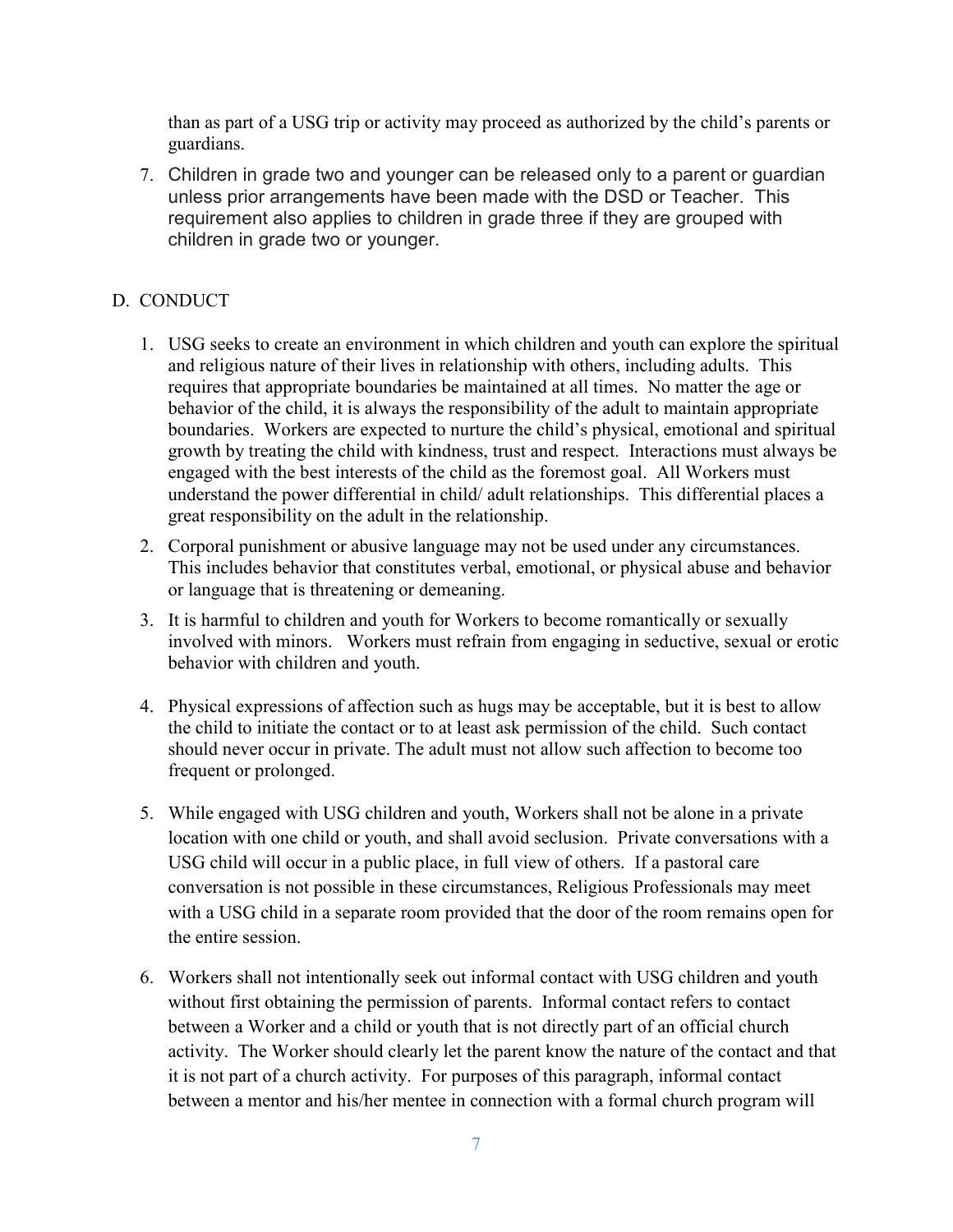require parental permission. Parents are responsible for monitoring such informal contacts.

- 7. Social media will be handled as follows:
	- a. All USG-sanctioned social media and electronic communications between adults and youth or children shall be viewed as not confidential. When communicating electronically with children below Grade 9 in school, the Minister, DSD, Worker or other adult shall copy the parents.
	- b. A "*Closed" but not "Secret"* group in Facebook must be used for youth groups, with comparable limitations for other social media. Facebook specifies that "In a Closed group, anyone can see the group's name and description, see who is in the group and the group's tags, and find the group in search, but only current members can see what member post and see stories about the group on Facebook. In a Secret group, only current and former members can see the group's name, description, tags, and find the group in search, and only current members can see who is in the group, what members post, and see stories about the group on Facebook. In a Closed group, anyone can ask to join or be added or invited by a member. In a Secret group, anyone [can join], but they have to be added or invited by a member." Youth groups in social media must have two Worker administrators, may have two youth administrators, and must include the DSD as a member.
- 8. The use of tobacco, e-cigarettes, alcohol or drugs by minors is prohibited. Workers should at all times be aware that their own behavior is a powerful statement to children as to what is acceptable and responsible use of these agents. Workers while acting in a supervisory capacity should not use alcohol or drugs. Any tobacco or e-cigarette use must be moderate, discreet, not done in front of the children, and only to the extent permitted by church policy pertaining to tobacco use.

## E. EDUCATION AND IMPLEMENTATION

All church members, friends, visitors and Staff will comply with the Safe Congregation Policy and all ancillary procedures and instructions. To facilitate this:

- 1. The MET or its delegate shall prepare a Safe Congregation Handbook (the "Handbook"), which shall include the requirements set forth in Sections IV.C. (Supervision and Visibility) and IV.D. (Conduct for Adults Working with Children and Youth) above.
- 2. A copy of the Safe Congregation Policy and Handbook will be provided to anyone identified by the DSD as being within its definition of "Worker". All new and existing workers will be required to sign a form indicating that they have read the Safe Congregation Policy and agree to be bound by it.
- 3. The Handbook, along with information on how to access the complete Safe Congregation Policy, will be provide to the parents of all children currently participating in the Child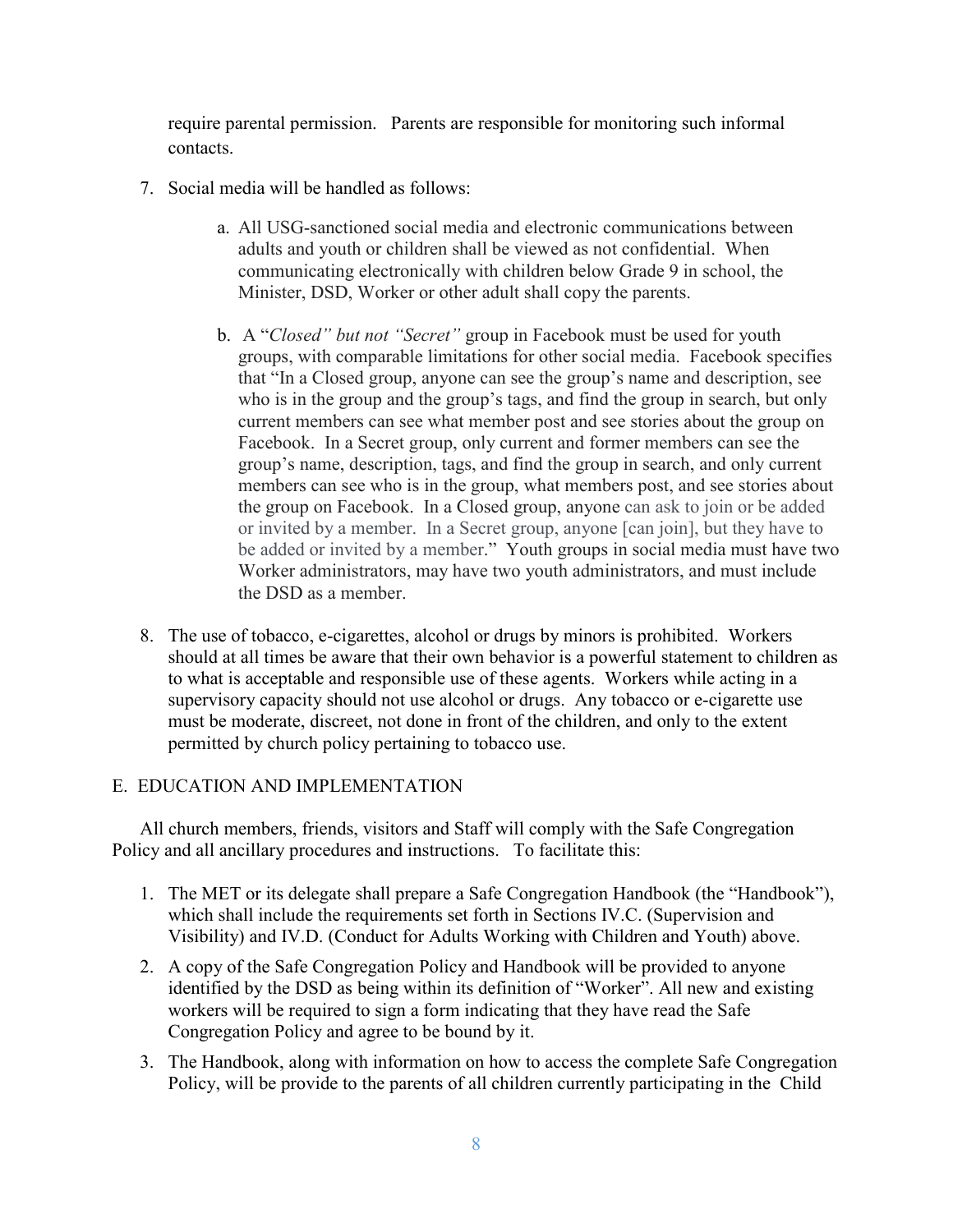Spiritual Development program, and thereafter a copy shall be provided to the parents of children enrolling for the first time.

- 4. References to the Safe Congregation Policy will be a standard part of every application interview and training of new Workers.
- 5. Teacher and Religious Professional training on the Safe Congregation Policy and on child abuse awareness and prevention will be conducted annually by the DSD or a designee. The MET will be responsible for ensuring that this occurs.
- 6. The DSD shall store all application forms, signed consents, and background check documentation in a locked file.
- 7. Anyone with access to volunteer disclosures, background check reports and application forms must agree to hold that information in confidentiality except to share relevant information with Team members.
- **8.** The MET is responsible for informing the congregation about the Safe Congregation Policy and ancillary materials and where they can be accessed.

## **V. RESPONSE**

## A. WHEN CHILD ABUSE OR NEGLECT IS SUSPECTED

- 1. Confidentiality vs. Secrets. If a child discloses incidents of abuse or neglect, the Worker should listen carefully to the report and ask only limited non-leading questions. The Worker will assure the child that they will respect the information and use it confidentially, but will not give the child the impression that they will keep secrets.
- 2. Mandated reporters. USG Religious Professionals and Workers are mandated reporters under Pennsylvania laws current as of the date of this Policy.

## **A mandated reporter must make an immediate and direct report of suspected child abuse if they have reasonable cause to suspect that a child is a victim of child abuse under any of the following circumstances:**

- a. They come into contact with the child in the course of employment, occupation, and practice of a profession or through a regularly scheduled program, activity or service.
- b. They are directly responsible for the care, supervision, guidance, or training of the child, or are affiliated with an agency, institution, organization, school, regularly established church, or religious organization or other entity that is directly responsible for the care, supervision, guidance, or training of the child.
- c. A person makes a specific disclosure to the mandated reporter that an identifiable child is the victim of child abuse.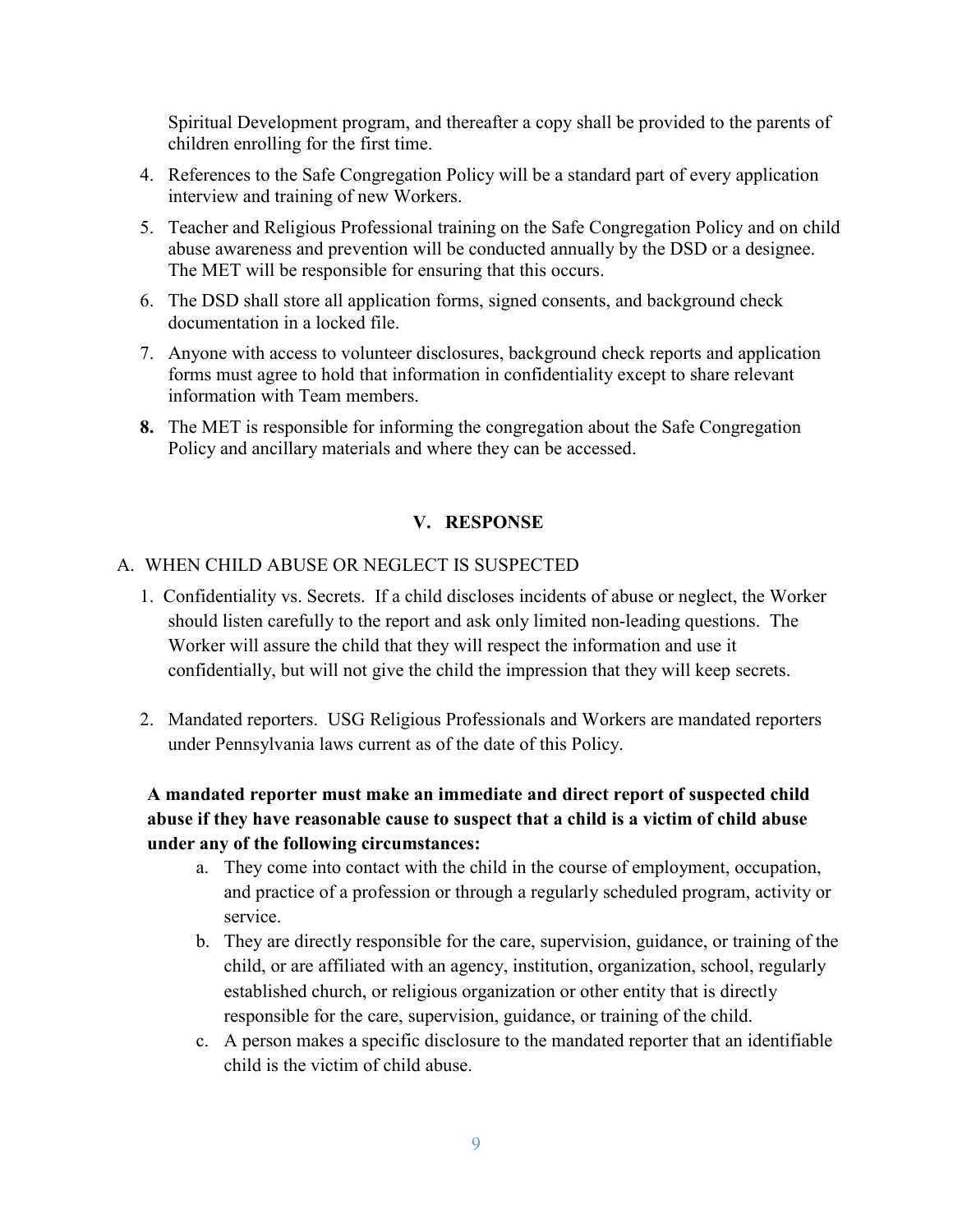d. An individual 14 years of age or older makes a specific disclosure to the mandated reporter that the individual has committed child abuse.

23 Pa.C.S.A. 6311(b)(1);

http://keepkidssafe.pa.gov/cs/groups/webcontent/documents/document/c\_137646.pdf

**Reports may be made by a telephone call to ChildLine at 1-800-932-0313 or electronically at www.compass.state.pa.us/cwis.** It is not necessary that the information that gives rise to the concern come directly from the affected child. The Worker should document all conversations as soon as possible

 **The Worker also must immediately notify the person in charge at USG, which shall be the DSD, the Minister, another member of the Safe Congregation Ministry Team, or the President of the Board. Persons who submit written reports to ChildLine will provide a signed copy to a member of the Team.** 

- 3. Other reporters. Persons who have reasonable cause to suspect child abuse are permitted by law to make a report even if they are not a mandated reporter.
- 4. Potential abuse or emergency situations. In the event that a child makes a disclosure of potential abuse that may occur when the child is released, or in an emergency situation, an approved adult will stay with the child until further instructions are provided by ChildLine or a member of the Team.

## B. SAFE CONGREGATION MINISTRY TEAM ACTIONS

- 1. The Team will investigate incidents of alleged abuse at church sponsored functions onsite or offsite. The Team will assure that the reporting procedures required by current Pennsylvania law are followed. The reporting procedures in this Policy are current as of the date it was approved.
- 2. The Team will decide if it is appropriate, and document, to what extent if any, to permit access to the church by an alleged, admitted or convicted abuser. The Team may require that Workers be suspended from their duties pending the results of an investigation. If a Religious Professional is involved, the Board must be consulted prior to any suspension.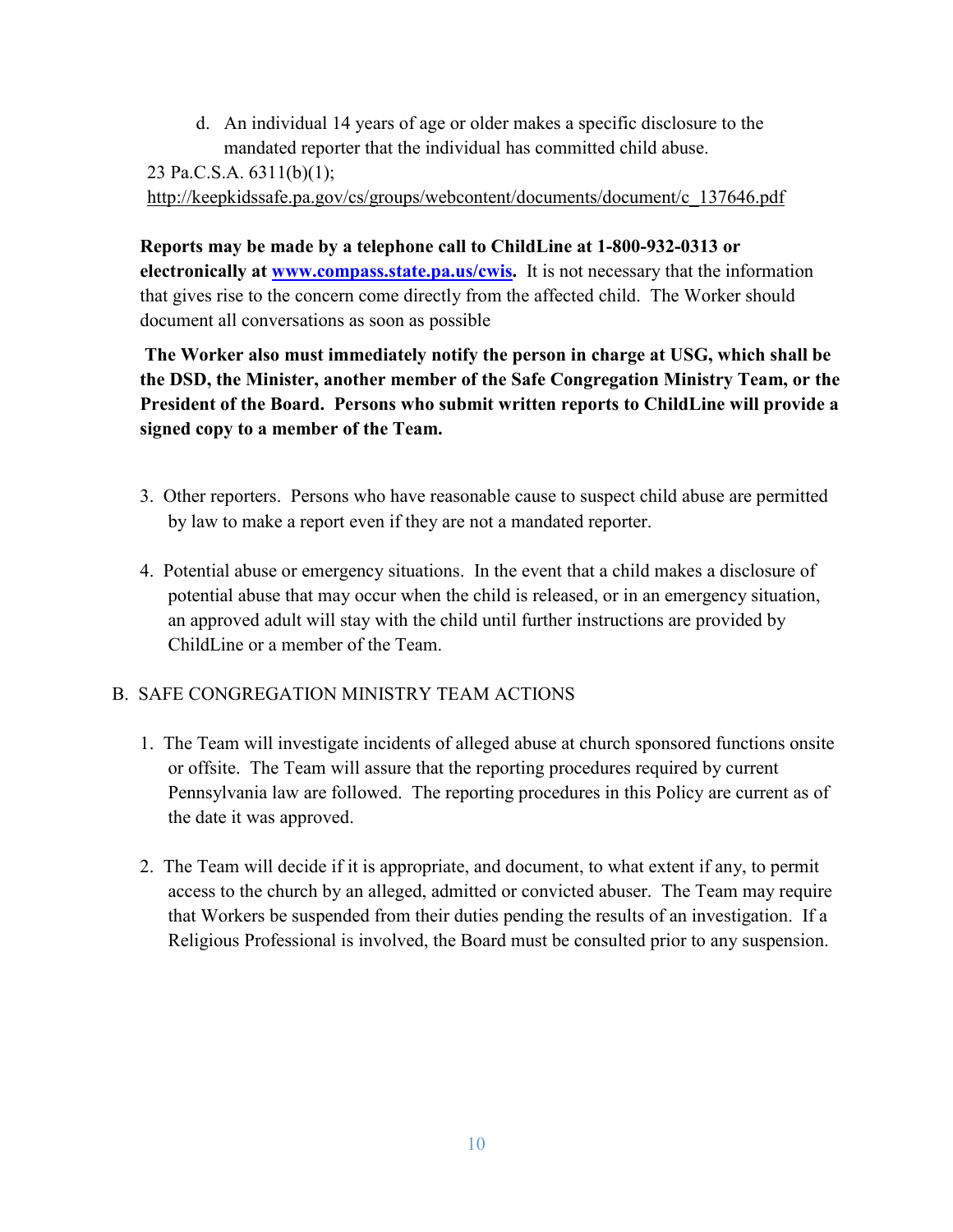#### **VI. RESPONSE PROCEDURES**

#### A. REPORTING AND NOTIFICATION -- PROCEDURE

- 1. Mandatory reporting procedures as required by statute shall be followed. The Team shall assure that any follow-up or further direction provided by ChildLine is followed after they become involved.
- 2. A Religious Professional on the Team shall be responsible to notify the parent or guardian of the affected child or youth unless the parent or guardian is the alleged abuser.
- 3. The Team shall notify the President of the USG Board...
- 4. In consultation with the President of the USG Board, the Team may notify USG Church Counsel.
- 5. In consultation with the President of the USG Board, the Team may notify the Media Spokesperson as designated from time to time by the USG Board.
- 6. The Team should document all reports and notifications.
- 7. Pastoral care and counseling referrals should be provided as desired.

#### B. RESPONDING TO ALLEGATIONS OF ABUSE OR MISCONDUCT BY AN ADULT – **PROCEDURE**

- 1. *In the case of alleged abuse:* If there is an allegation of abuse of a USG child by a USG member, friend or visitor, before meeting with the alleged abuser, the Minister and member of the Team should:
	- a. Find out the details of the allegation and create a brief written report.
	- b. Find out what actions have been taken. For example, the Team member may want to inquire if the allegation has been reported to the appropriate authorities, if there is a current investigation, and if there are other allegations against this individual.
	- c. Check the local sex offender registry for further information if the allegation involves sexual abuse. *See* www.pameganslaw.state.pa.us.
	- d. Meet directly with those involved.Once a situation arises, as quickly as possible, the Minister with a Team member should meet privately with:
		- i. The alleged victim's parents or guardians (unless the alleged abuser is the parent or guardian) to discuss what is known and what steps will be taken. The parameters of confidentiality should be discussed.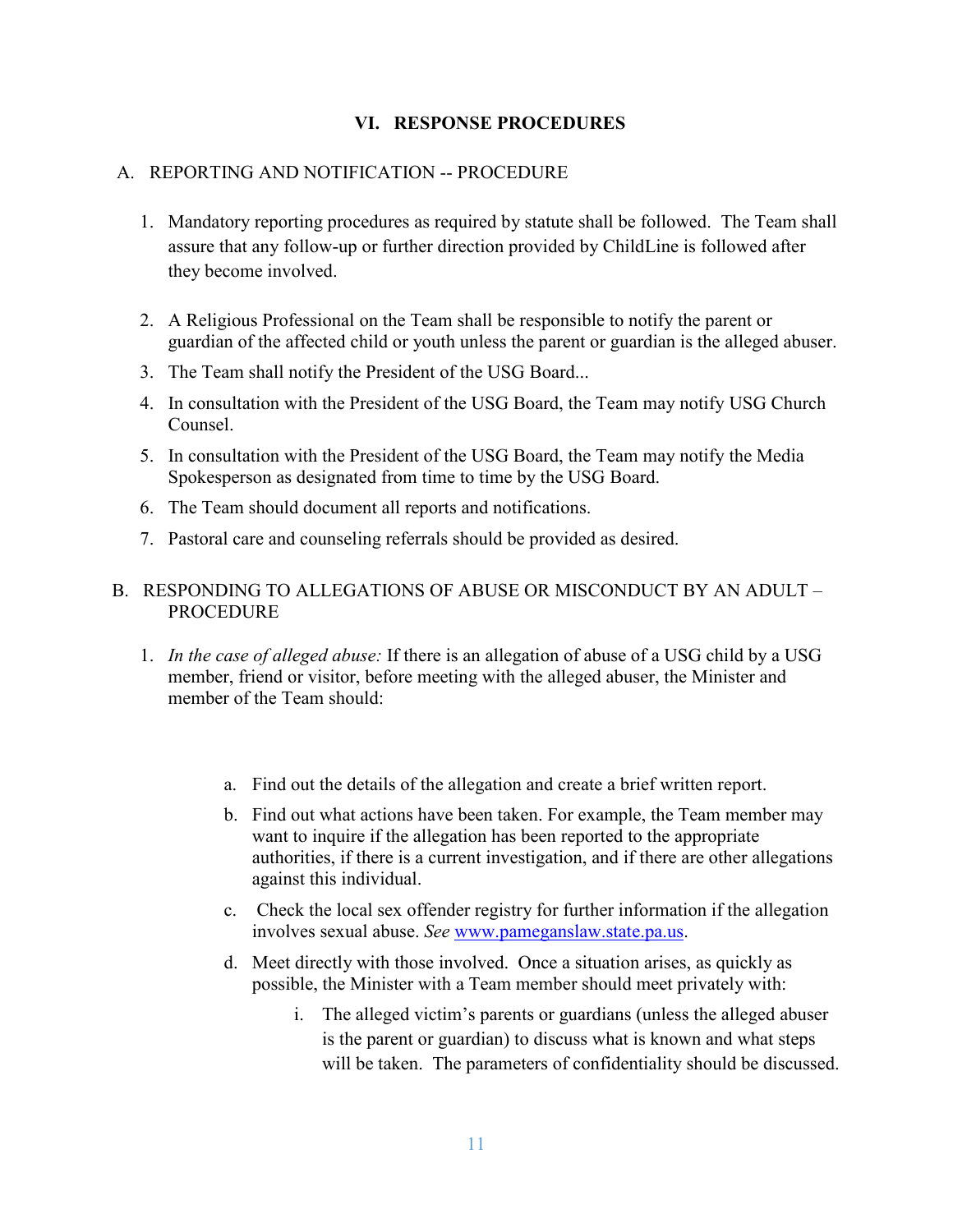- ii. The alleged abuser, and possibly his or her partner or family, to discuss the concerns that have been raised and safeguards required by USG. The adult should be told that the purpose of the meeting is to ensure the safety of everyone involved; determine any restrictions on the individual's participation in USG activities; and set the next steps in place. The parameters of confidentiality should be discussed.
- iii. If applicable, speak with any probation or parole officer.
- e. Create a plan of action.
- f. Meet with the alleged abuser and the alleged victim's family, respectively. Notify each of the plan.
- g. Prepare a report summarizing the allegations, investigation, conclusions, and actions taken. The report will be filed in a secure location.
- 2. *In the case of an adult who appears to have an attraction to children:* If an adult talks about his/her attraction to children, but to the knowledge of USG has not acted on that attraction, the Team will:
	- a. Before meeting with the individual, educate themselves about the treatment options.
	- b. Meet with the individual and obtain additional information, including whether the individual has received, or is currently receiving treatment for the attraction; whether the individual has previously acted on the attraction; whether the individual has a criminal record in connection with conduct relating to the attraction. If the individual currently is, or recently has been, in treatment for the attraction, request permission to contact the treater. Inform the individual that USG will consider whether it is necessary to set any restrictions on the individual's participation at USG.
	- c. Check the local sex offender registry for further information. *See* www.pameganslaw.state.pa.us.
	- d. Develop a written plan after due consideration of the safety of the congregation. Confidentiality will be maintained to the extent it is not inconsistent with the safety of the congregation or others.
	- e. Meet with the individual again to inform him of the plan. If there are to be restrictions on the individual's participation at USG, require the individual to sign an agreement to abide by those restrictions.
	- f. Prepare a report summarizing the allegations, investigation, conclusions, and actions taken. The report will be filed in a secure location.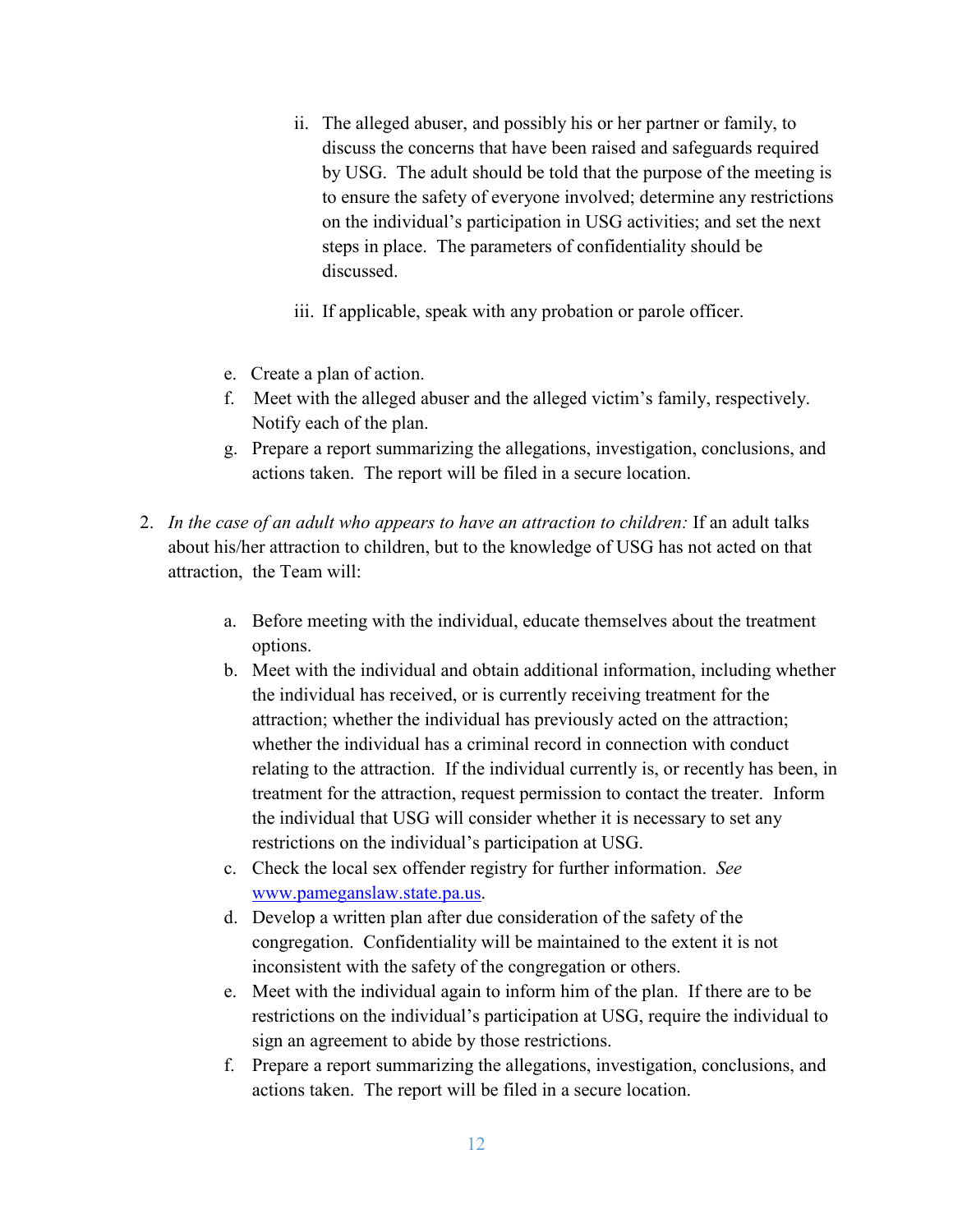- 3. *In the case of an allegation of a Religious Professional as an abuser:* If there is an allegation of abuse naming a Religious Professional of the congregation:
	- a. If the Religious Professional is a member of the Team, the Religious Professional shall not act as a member of the Team in connection with the investigation.
	- b. The President of the Board shall be notified.
	- c. The Team should contact the person in the UUA Regional office's Congregational Services group and/or the UUA Regional Executive serving the congregation. In the event that the response from these individuals is unsatisfactory, the Team should contact the office of the UUA responsible for investigating allegations of abuse by Religious Professionals.
	- d. The Team shall meet with the person(s) making the allegation, It is good practice for the Team (1) to prepare a written factual statement of the allegations, limited strictly to the facts; and (2) to request the person(s) making the allegations to review the statement, make any needed corrections, and sign it. The parameters of confidentiality should be discussed.
	- e. The Team shall meet or speak with any witnesses or other persons involved.
	- f. The Team shall meet with the Religious Professional. The parameters of confidentiality should be discussed, as well as any other requests the Team has of the Religious Professional at this time.
	- g. Subsequent actions will depend on the facts and input from the Team, the MET, the Board, Church Counsel and the UUA, or any combination thereof. The Team generally will prepare an investigation report summarizing the allegations; actions taken in the investigation; and its conclusions.
	- h. The Team should briefly and factually document all meetings and conversations. Additionally, the Team should prepare a report summarizing the allegations, investigation, conclusions, and actions taken. The report will be filed in a secure location.
	- i. There shall be no retaliation against USG employees for making an allegation of child abuse in good faith against another USG employee, including their manager.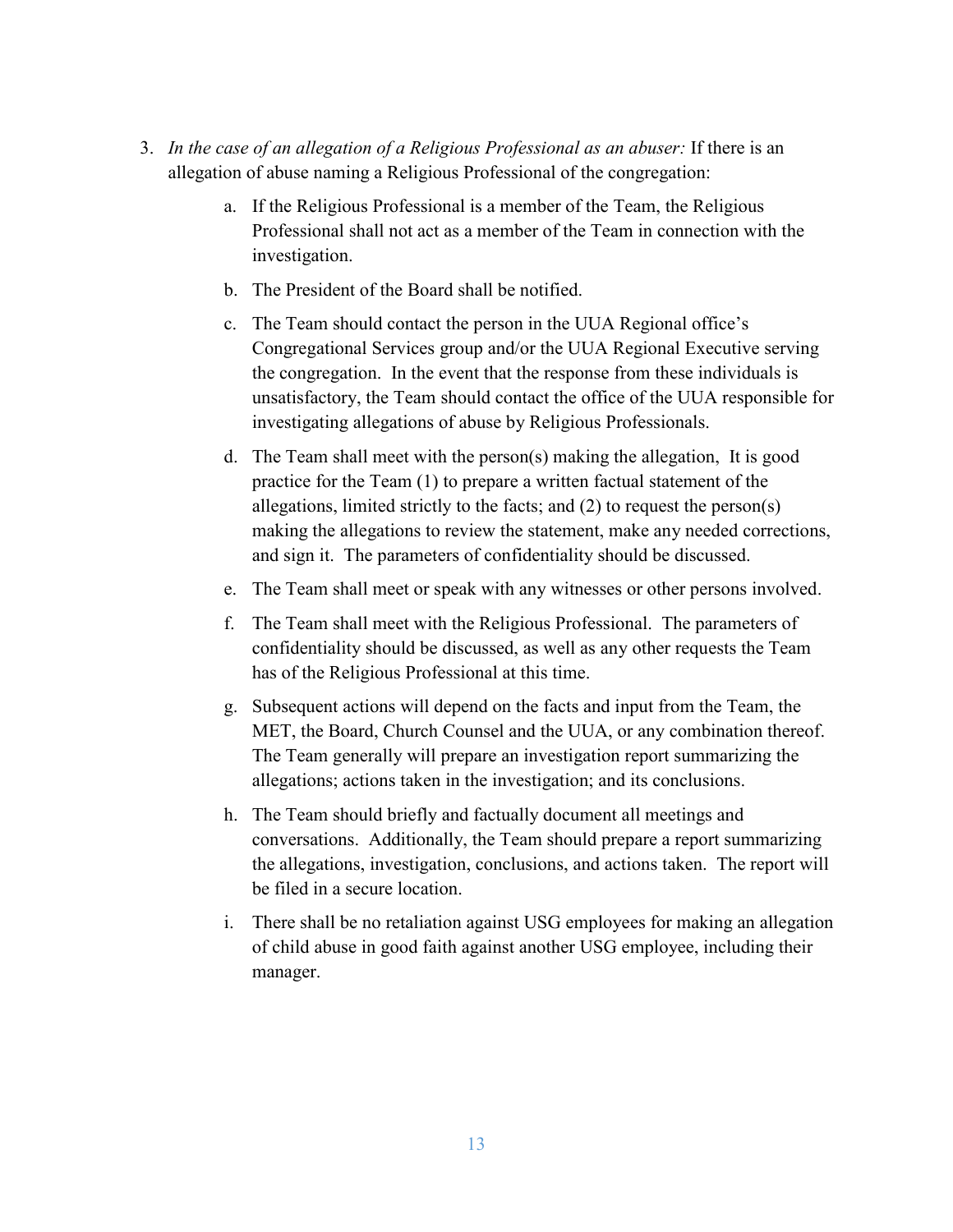## C. RESPONDING WHEN THE ALLEGED ABUSER IS A YOUTH OR CHILD -- **PROCEDURE**

 One of the most difficult situations is when a USG youth or child has been accused of abusing a child. In some cases these children may simply be acting on their feelings impulsively. Pastoral care and support for the families involved is crucial. This will be very difficult for the parents involved, and they will need the support of their church community, especially the Minister and the DSD. Helping them to feel welcome and supported is essential, as is the ongoing offer of ministry.

- 1. After an incident comes to the attention of any Worker, Religious Professional or other Staff member, the Minister should inform the Team. The Minister or DSD should initiate contact individually with the parents of both children to discuss the allegation and next steps. In some cases, a parent may report a concern that does not actually constitute abuse, e.g. when two five-year-olds are found "playing doctor." In this case, the Minister or DSD needs to speak with the parent(s) and the child who allegedly committed the abuse, and assure that the child knows what behavior is expected and understands the need to abide by those requirements.
- 2. The Minister or DSD should encourage the parents of the child who was abused to seek an evaluation for this child. The parameters of confidentiality should be discussed.
- 3. The parents of the child who initiated the abuse need to be engaged more thoroughly in discussions about next steps. It may be necessary to call ChildLine. The parameters of confidentiality should be discussed.
- 4. Before the initiator is allowed to continue to attend religious education, this child may be required to receive an assessment by a child psychologist or psychiatrist having experience with childhood sexual or non-sexual behavior problems. The parents may also be required to agree to closely monitor their child whenever he or she is at the church.
- 5. If the evaluation finds that this was simply a case of inappropriate boundaries or impulsive behavior, and the therapist advises that the child can safely attend church functions with other children, the Minister or DSD and the parents can meet with the child to discuss the importance of never repeating the behavior, the harm it can do to other children, and the consequences should such a situation occur again.
- 6. If the treatment provider reports that the child has a more severe behavior problem that is likely to be repetitive, the Minister or DSD and the parents need to meet to decide how and if the child can safely be involved with the Religious Education or Youth Group program. In some cases, it may be necessary to deny the young person continued involvement with other children until treatment is completed and to consider alternative ways to provide religious education.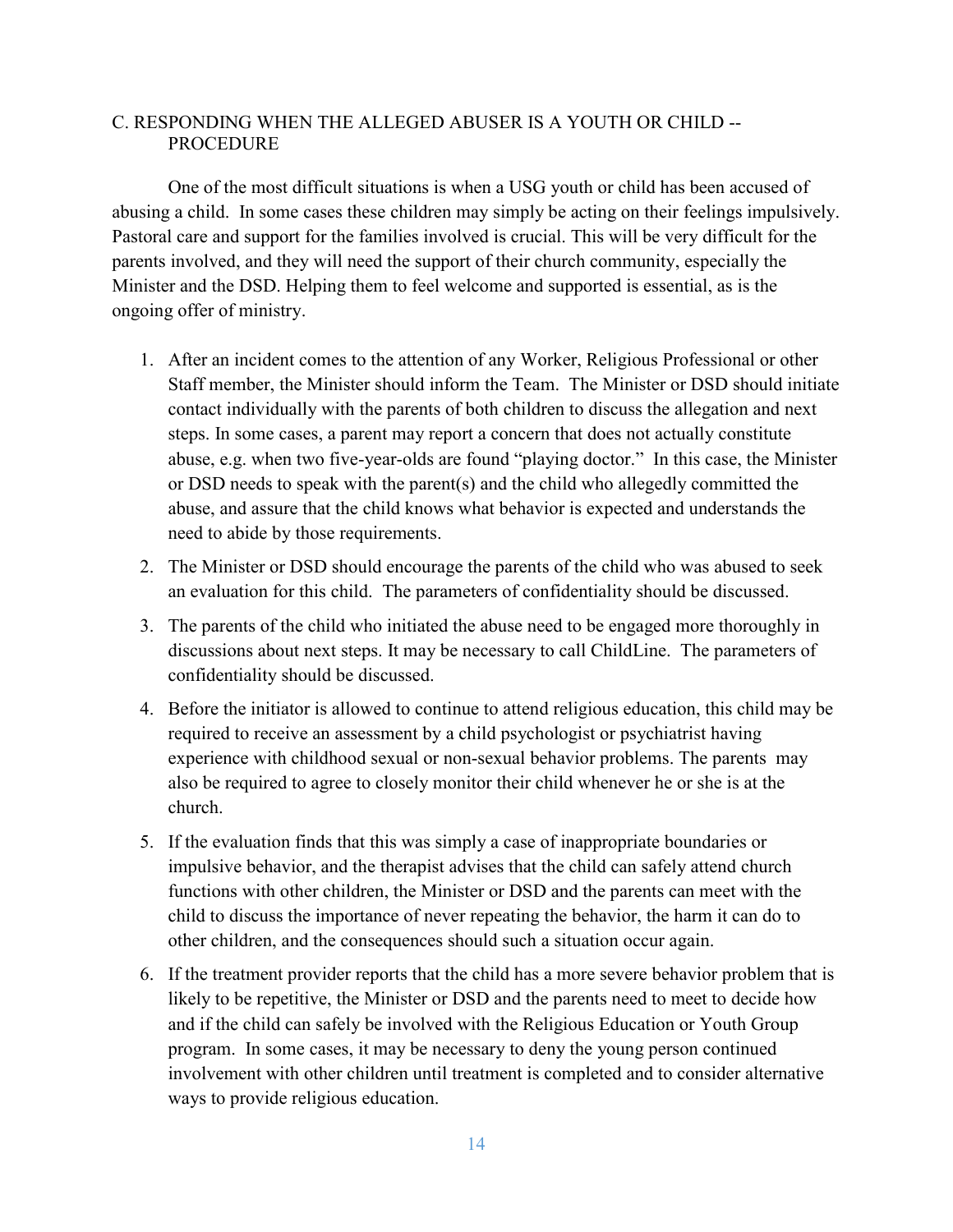7. In some situations, a family will want to bring a child who has been treated for abuse related offenses back into the congregation after treatment is completed. This is a matter for the Team to consider.

## D. RESPONDING WHEN A CHILD MAKES A DELIBERATELY FALSE ACCUSATION OF ABUSE – PROCEDURE

- 1. Although rare, it may happen that a child deliberately makes a false accusation of abuse. In the event that an investigation as described above should disclose that this is the case, there should be appropriate follow-up appropriate to a child's age, circumstances, the nature of the allegation, etc.
- 2. Unless the allegation is made against the Minister, the Minister should initiate contact with the child's parent(s) or guardian(s). If the allegation is made against the Minister, two lay members of the Team should initiate contact.
- 3. The procedures set forth in the section Responding When the Alleged Abuser Is a Youth or Child should be used as a guide in this situation.

## **[The balance of this page was intentionally left blank.]**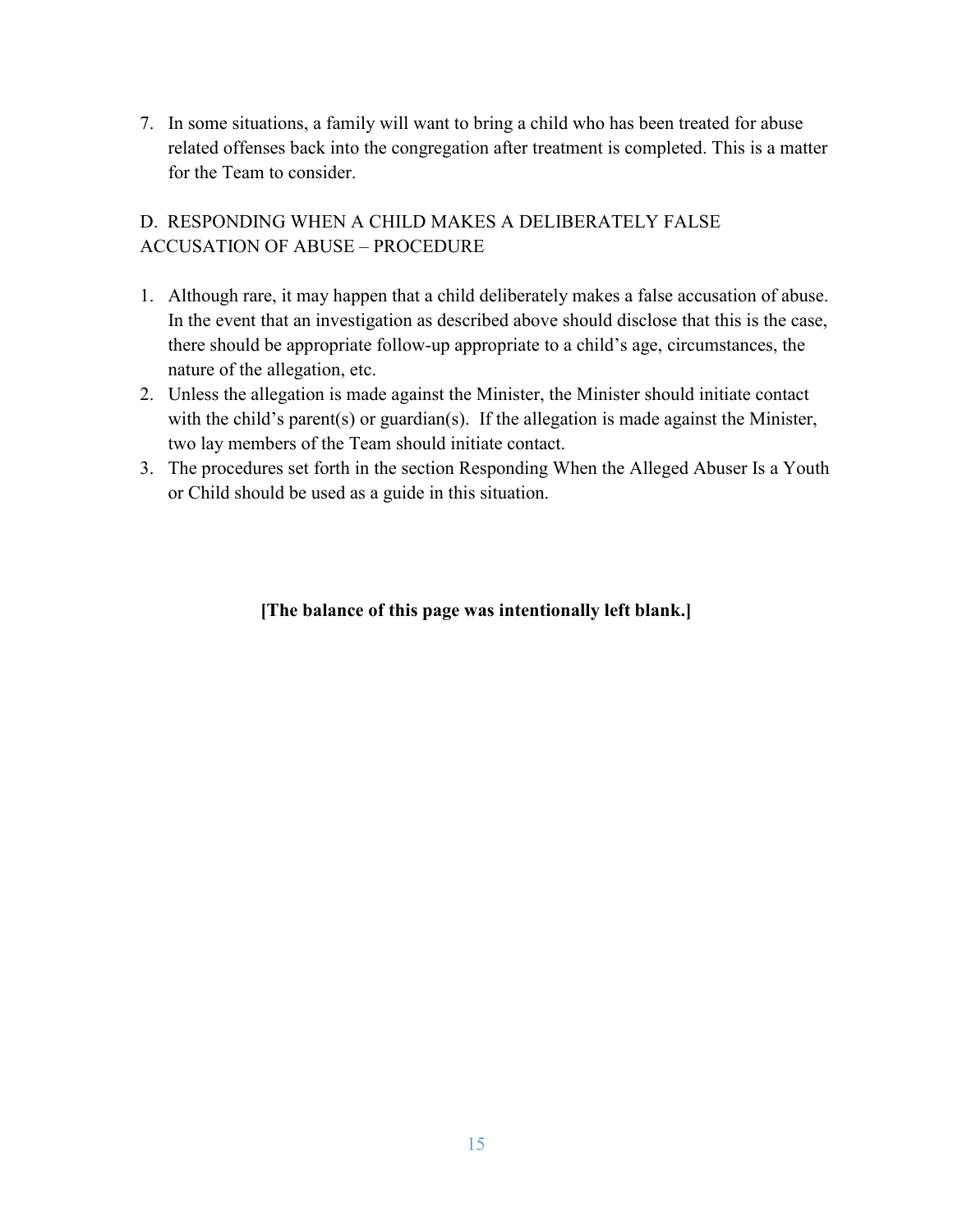## **VII. APPENDIX OF FORMS**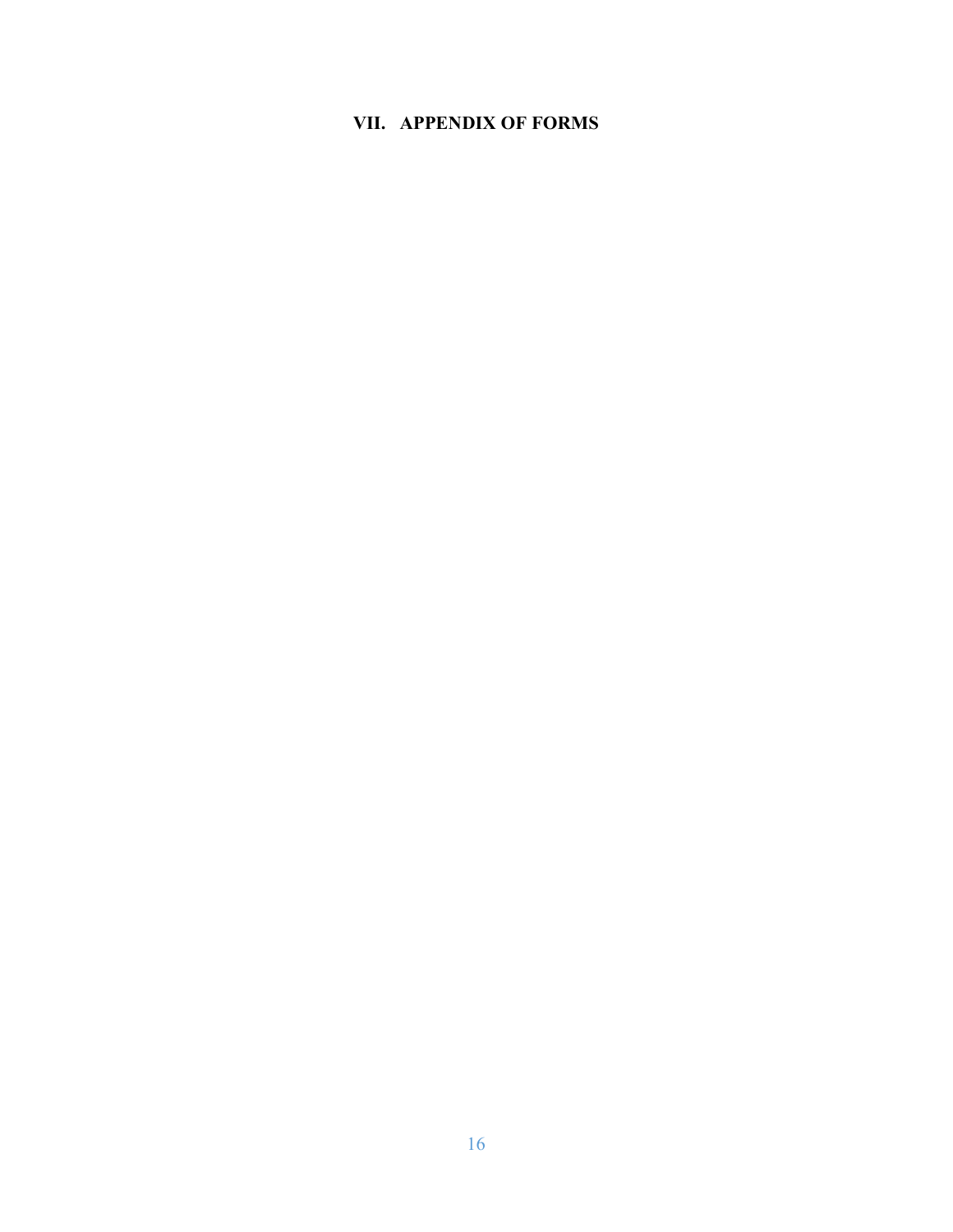# **Unitarian Society of Germantown Driver Qualification for Transporting Minors Form**

*This form will be stored in a locked file cabinet* 

To protect the safety of our children, it is church policy that any individual driving in any official capacity for the Unitarian Society of Germantown, and transporting minors as passengers (other than his or her family members), shall meet the following qualifications:

- 1. Possess an adult driver's license valid in Pennsylvania
- 2. Demonstrate Evidence of Financial Responsibility for the vehicle being operated, as required by Pennsylvania law
- 3. Be at least twenty- five years of age

It shall be the responsibility of the DSD or Staff member or Worker in charge of a church function or activity to ensure that these qualifications are met by obtaining from each prospective driver a completed Driver Qualification Form. This form shall be completed in full by the prospective driver:

Completed Driver Qualification Forms shall be filed promptly with the church office and will remain valid through the end of the program year during which the form was completed.

For the purposes of this policy, "functions and activities under Unitarian Society of Germantown auspices" will include both scheduled and spontaneous activities, whether programmatic, operational, or social, that are sponsored, led, or directed by ministry teams, task forces, staff members, or designated volunteers of the Unitarian Society of Germantown.

| Name (as shown on driver's |                                                     |  |
|----------------------------|-----------------------------------------------------|--|
|                            |                                                     |  |
|                            |                                                     |  |
|                            |                                                     |  |
| Automobile #1              |                                                     |  |
|                            |                                                     |  |
|                            |                                                     |  |
|                            |                                                     |  |
|                            |                                                     |  |
| Automobile #2              |                                                     |  |
|                            |                                                     |  |
|                            | Insurance policy number: Insurance expiration date: |  |
|                            |                                                     |  |

Please fill in the following information: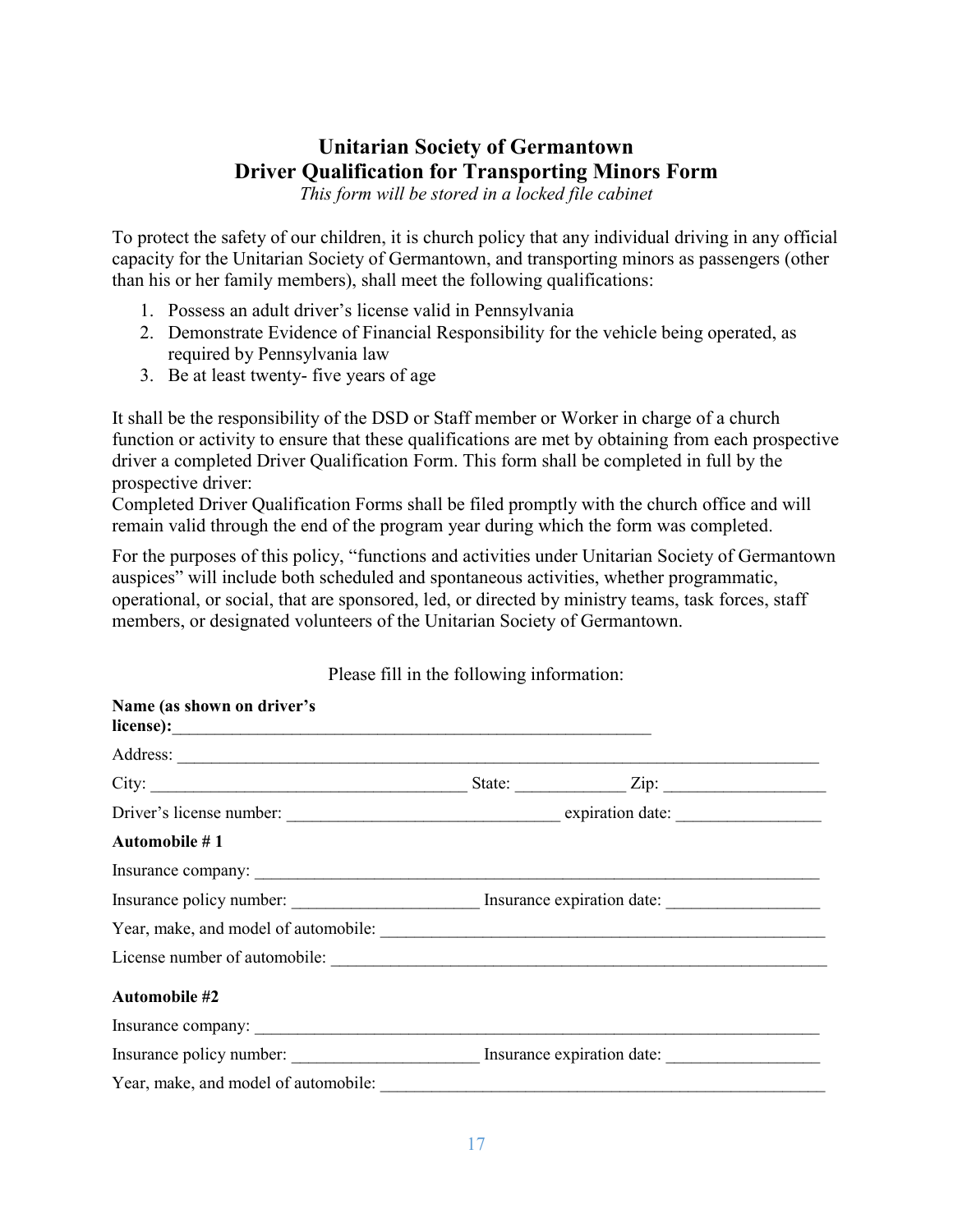License number of automobile: \_\_\_\_\_\_\_\_\_\_\_\_\_\_\_\_\_\_\_\_\_\_\_\_\_\_\_\_\_\_\_\_\_\_\_\_\_\_\_\_\_\_\_\_\_\_\_\_\_\_\_\_\_\_\_\_\_\_

By signing this form I agree that the information provided on it is true, and that I am at least 21 years of age.

**Signature:** \_\_\_\_\_\_\_\_\_\_\_\_\_\_\_\_\_\_\_\_\_\_\_\_\_\_\_\_\_\_\_\_\_\_\_\_\_\_\_\_\_\_\_\_\_\_\_\_\_\_\_\_\_

**Printed name: \_\_\_\_\_\_\_\_\_\_\_\_\_\_\_\_\_\_\_\_\_\_\_\_\_\_\_\_\_\_\_\_\_\_\_\_\_\_\_\_\_\_\_\_\_\_\_\_\_\_** 

**Date: \_\_\_\_\_\_\_\_\_\_\_\_\_\_\_\_\_\_\_\_\_\_\_**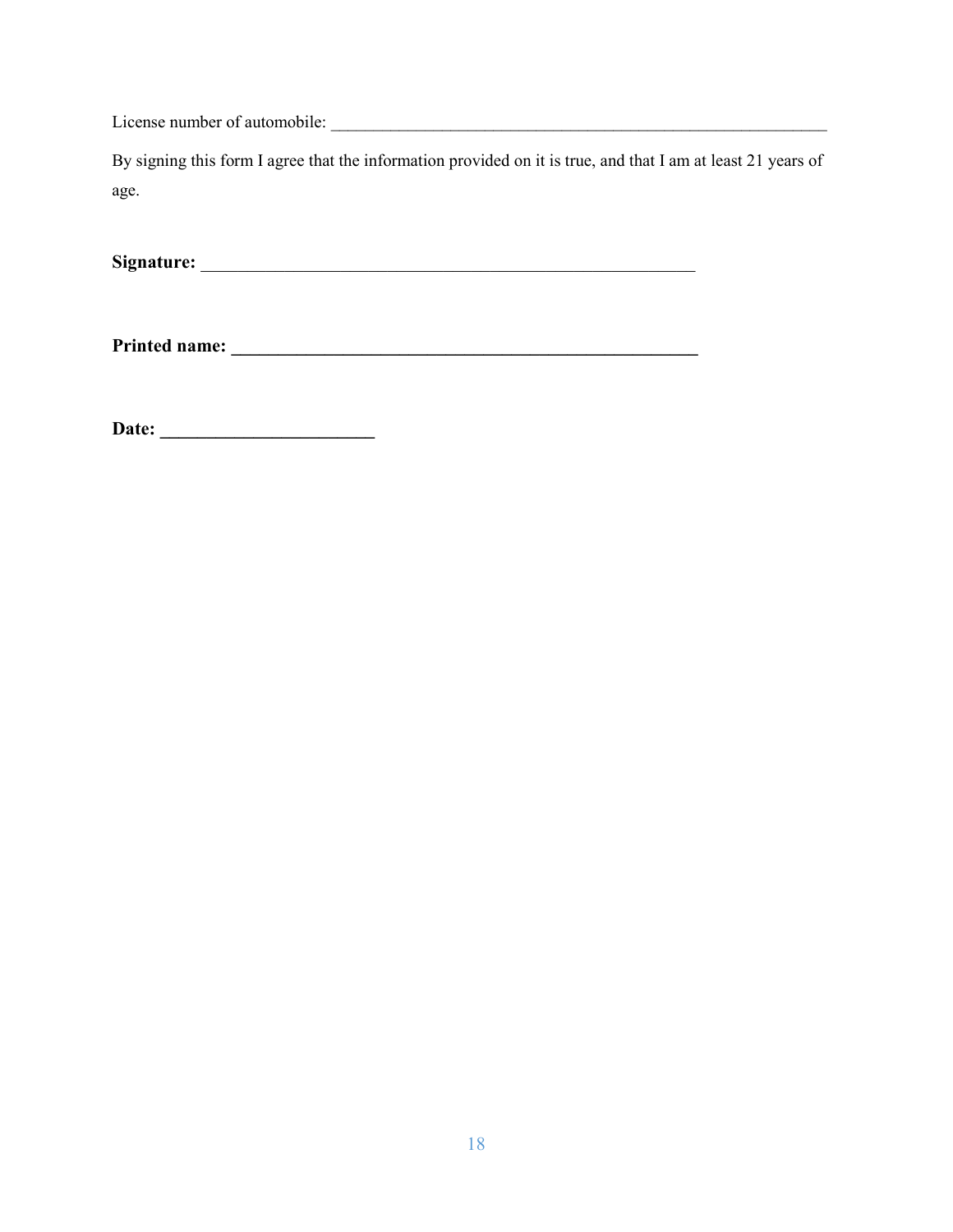# **Unitarian Society of Germantown Background Investigation Authorization Form**

*This form will be stored in a locked cabinet.* 

This form is to be completed by any applicant for any position involving interactions with minors. The purpose of this form is to help the Unitarian Society of Germantown provide a safe and secure environment for the children and youth that participate in programs sponsored by the church. Any information you provide here will be kept confidential and used solely for the purpose of determining your qualifications for working with minors.

|              |                                                                                        | Date: $\frac{1}{\sqrt{2\pi}}$ $\frac{1}{\sqrt{2\pi}}$ Date of Birth: $\frac{1}{\sqrt{2\pi}}$ Gender:                   |
|--------------|----------------------------------------------------------------------------------------|------------------------------------------------------------------------------------------------------------------------|
|              |                                                                                        |                                                                                                                        |
|              |                                                                                        |                                                                                                                        |
|              |                                                                                        |                                                                                                                        |
|              |                                                                                        |                                                                                                                        |
|              |                                                                                        |                                                                                                                        |
|              |                                                                                        |                                                                                                                        |
|              |                                                                                        | List all your addresses for the past 7 years, starting with the most recent (you must include present                  |
|              | If yes, please explain charges: (use additional paper if necessary):                   | Have you ever been convicted of a crime (other than minor traffic offenses)? Yes______ No____                          |
|              | What state, what county and what year did these convictions occur?                     |                                                                                                                        |
|              | Other names you have used, including maiden names and the date(s) the name(s) changed: |                                                                                                                        |
| $\mathbf{M}$ | of your character, experience, work habits and ability:                                | References: Please list names and addresses of three persons (not relatives) having knowledge<br>$\Gamma M$ 1 $\Gamma$ |

| Name | Address | E-Mail | Phone |
|------|---------|--------|-------|
|      |         |        |       |
|      |         |        |       |
|      |         |        |       |
|      |         |        |       |
|      |         |        |       |
|      |         |        |       |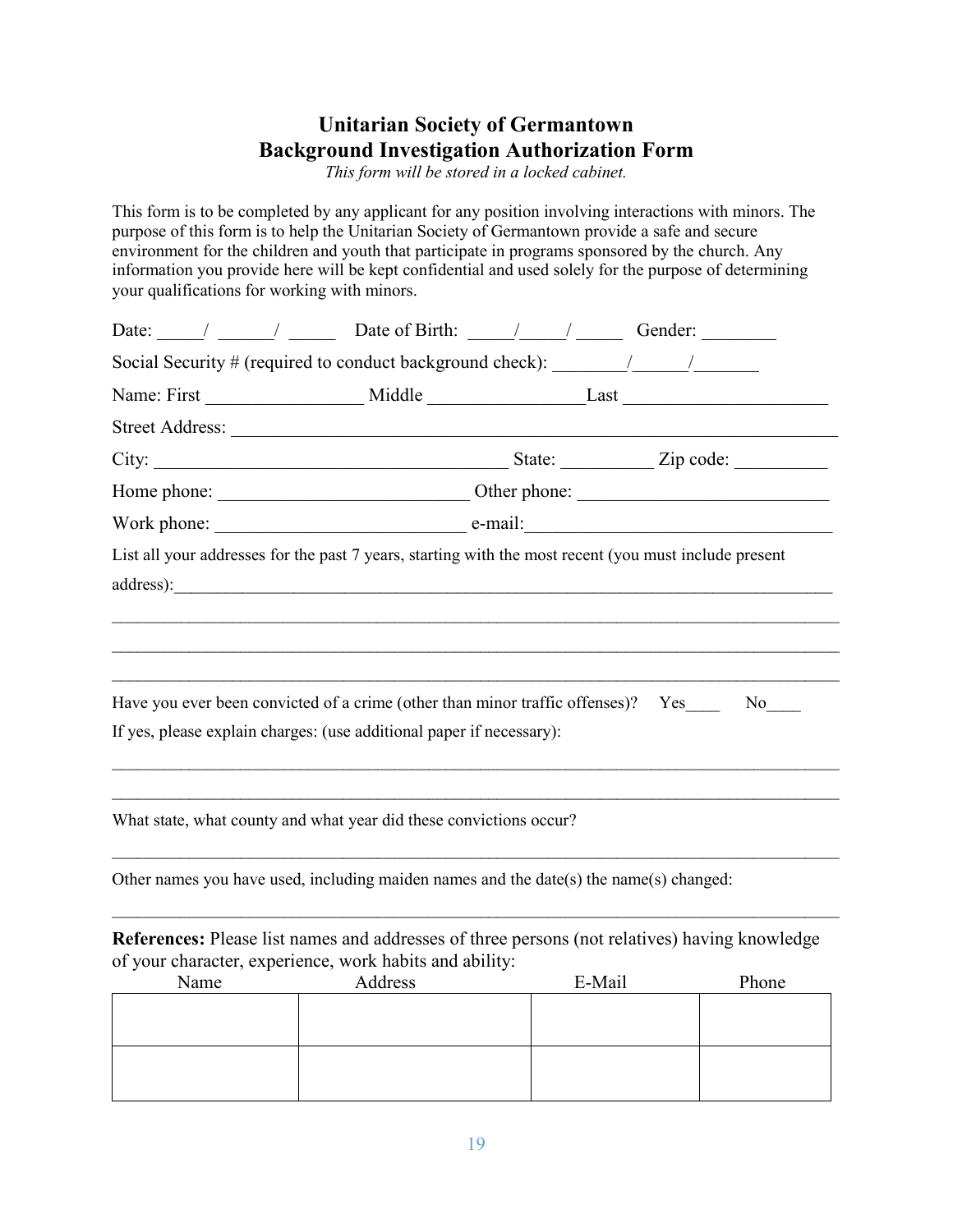| the contract of the contract of the contract of the contract of the contract of the contract of the contract of |  |
|-----------------------------------------------------------------------------------------------------------------|--|
|                                                                                                                 |  |
|                                                                                                                 |  |
|                                                                                                                 |  |
|                                                                                                                 |  |
|                                                                                                                 |  |
|                                                                                                                 |  |
|                                                                                                                 |  |
|                                                                                                                 |  |

# **Church History and Prior Work with Children and Youth**  Are you a member of Unitarian Society of Germantown?  $\Box$  Yes  $\Box$  No Length of time associated with USG: If your participation at USG is under 6 months, list any other UU congregations you have attended regularly in the past 3 years: Name of Congregation City and State Dates of Attendance  $\_$  , and the set of the set of the set of the set of the set of the set of the set of the set of the set of the set of the set of the set of the set of the set of the set of the set of the set of the set of the set of th

Please list previous church and non-church work involving children and youth:

## **Driving**

If you will be driving minors to church sponsored events, please fill out the Driver Qualification for Transporting Minors form.

 $\_$  , and the contribution of the contribution of  $\overline{a}$  , and  $\overline{a}$  , and  $\overline{a}$  , and  $\overline{a}$  , and  $\overline{a}$ 

 $\_$  , and the contribution of the contribution of  $\overline{a}$  , and  $\overline{a}$  , and  $\overline{a}$  , and  $\overline{a}$  , and  $\overline{a}$ 

## **Applicant's Statement**

I authorize the Unitarian Society of Germantown and their agents to investigate my background as it pertains to employment, appointment or volunteering considerations. I hereby release all persons, companies or corporations furnishing such information from liability and responsibility I understand that any information obtained about me through this application process will be kept in the strictest confidentiality among appropriate members of the Unitarian Society of Germantown who will be screening applicants for compensated or volunteer positions. Any information obtained through this process which indicates that I may lack, in the Unitarian Society of Germantown's opinion, the maturity or temperament to work with children or youth, will be sufficient grounds for denying this application.

I authorize the Unitarian Society of Germantown or its agents to conduct a criminal history and sexual abuse background check. I understand that results of that test will be kept in confidence.

| Signature:           |  |  |
|----------------------|--|--|
|                      |  |  |
| <b>Printed name:</b> |  |  |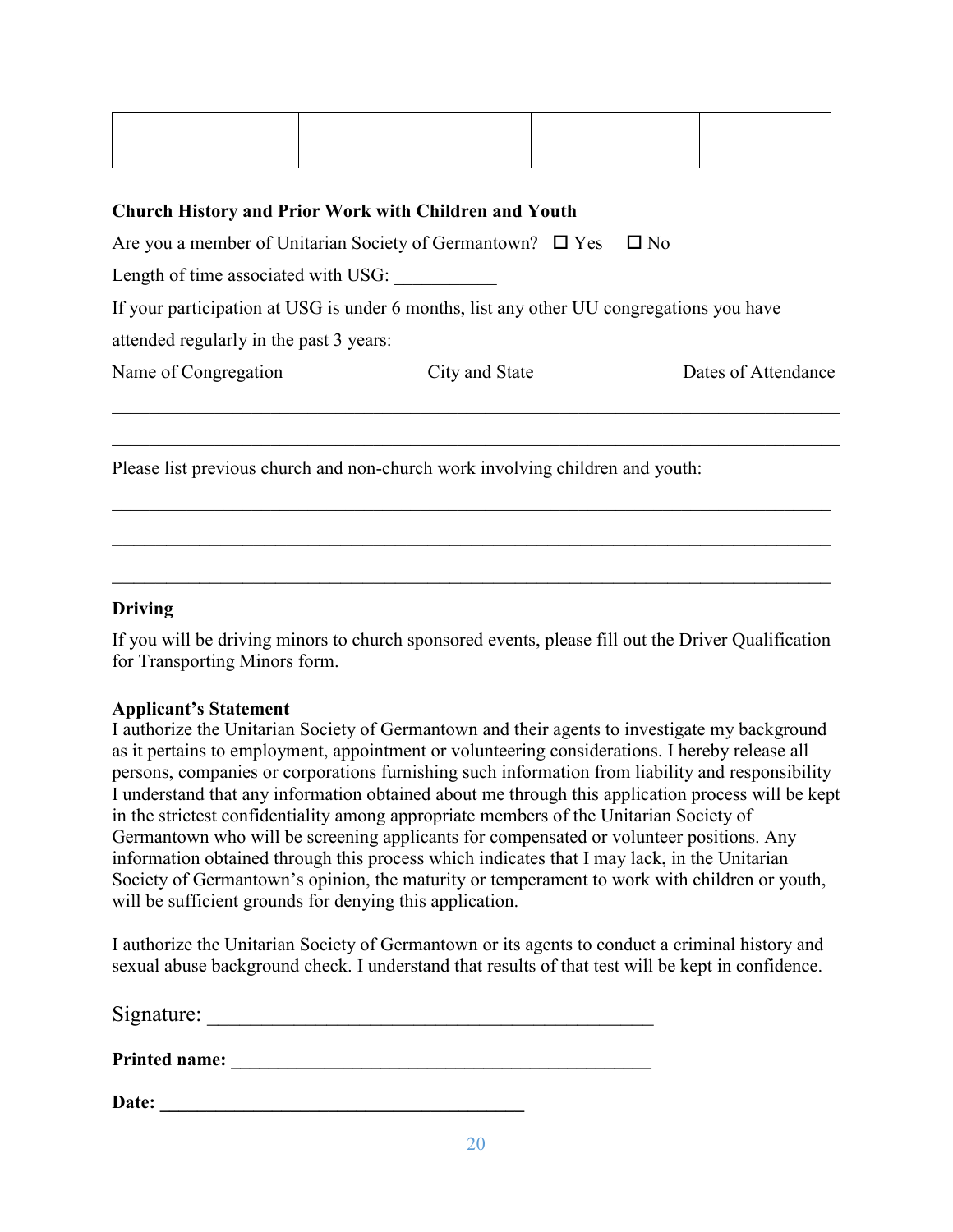| For office use only:     |  |
|--------------------------|--|
| Application Reviewed by: |  |
|                          |  |

Date:

# **Unitarian Society of Germantown Field Trip Permission Form and Consent for Emergency Medical Treatment**

*Please fill out a separate form for each child. Chaperones will keep one copy and one copy will be kept in a locked cabinet in the church office.* 

|                                                                                                                      | Gender: (circle) M / F Date of birth:                                                                                                                                                                                                                                                                                                                             |
|----------------------------------------------------------------------------------------------------------------------|-------------------------------------------------------------------------------------------------------------------------------------------------------------------------------------------------------------------------------------------------------------------------------------------------------------------------------------------------------------------|
|                                                                                                                      |                                                                                                                                                                                                                                                                                                                                                                   |
|                                                                                                                      |                                                                                                                                                                                                                                                                                                                                                                   |
|                                                                                                                      |                                                                                                                                                                                                                                                                                                                                                                   |
|                                                                                                                      |                                                                                                                                                                                                                                                                                                                                                                   |
|                                                                                                                      |                                                                                                                                                                                                                                                                                                                                                                   |
|                                                                                                                      |                                                                                                                                                                                                                                                                                                                                                                   |
|                                                                                                                      |                                                                                                                                                                                                                                                                                                                                                                   |
| <u> Ang Pangalang Pangalang Pangalang Pangalang Pangalang Pangalang Pangalang Pangalang Pangalang Pangalang Pang</u> |                                                                                                                                                                                                                                                                                                                                                                   |
|                                                                                                                      |                                                                                                                                                                                                                                                                                                                                                                   |
|                                                                                                                      |                                                                                                                                                                                                                                                                                                                                                                   |
|                                                                                                                      |                                                                                                                                                                                                                                                                                                                                                                   |
|                                                                                                                      |                                                                                                                                                                                                                                                                                                                                                                   |
|                                                                                                                      |                                                                                                                                                                                                                                                                                                                                                                   |
|                                                                                                                      | Name of child: Name of childs and the state of childs and the state of childs and the state of childs and the state of the state of the state of the state of the state of the state of the state of the state of the state of<br>Is this a recurring trip? $Y / N$ Date or dates of trip:<br>Name(s):<br>Alternate contact person(s) for emergencies<br>Name(s): |

*Permission/Authorization*

*I (the undersigned) am the parent or legal guardian of the above named child. He/she has my permission to participate in the outing(s) or field trip(s) specified above.* 

*I authorize any of the adult teachers or advisors assisting in the field trip/outing to take any reasonable action to protect the safety, health and welfare of my child. In case of a medical emergency, I authorize any adult teacher or* 

*advisor to administer first aid treatment to my child and, if necessary in his or her judgment, obtain medical treatment (including surgery) for my child by any medical care provider. I also authorize the adult teacher or advisor obtaining such medical treatment for my child to give, on my behalf, any written consent for such medical treatment that is customarily required by the medical provider, including written consent that releases the medical provider from liability.* 

*The following allergies, medications and other medical issues should be made known to teachers or providers of medical treatment:* 

*\_\_\_\_\_\_\_\_\_\_\_\_\_\_\_\_\_\_\_\_\_\_\_\_\_\_\_\_\_\_\_\_\_\_\_\_\_\_\_\_\_\_\_\_\_\_\_\_\_\_\_\_\_\_\_\_\_\_\_\_\_\_\_\_\_\_\_\_\_\_\_\_\_\_\_\_\_\_\_\_\_\_\_\_\_\_\_\_\_\_\_\_\_*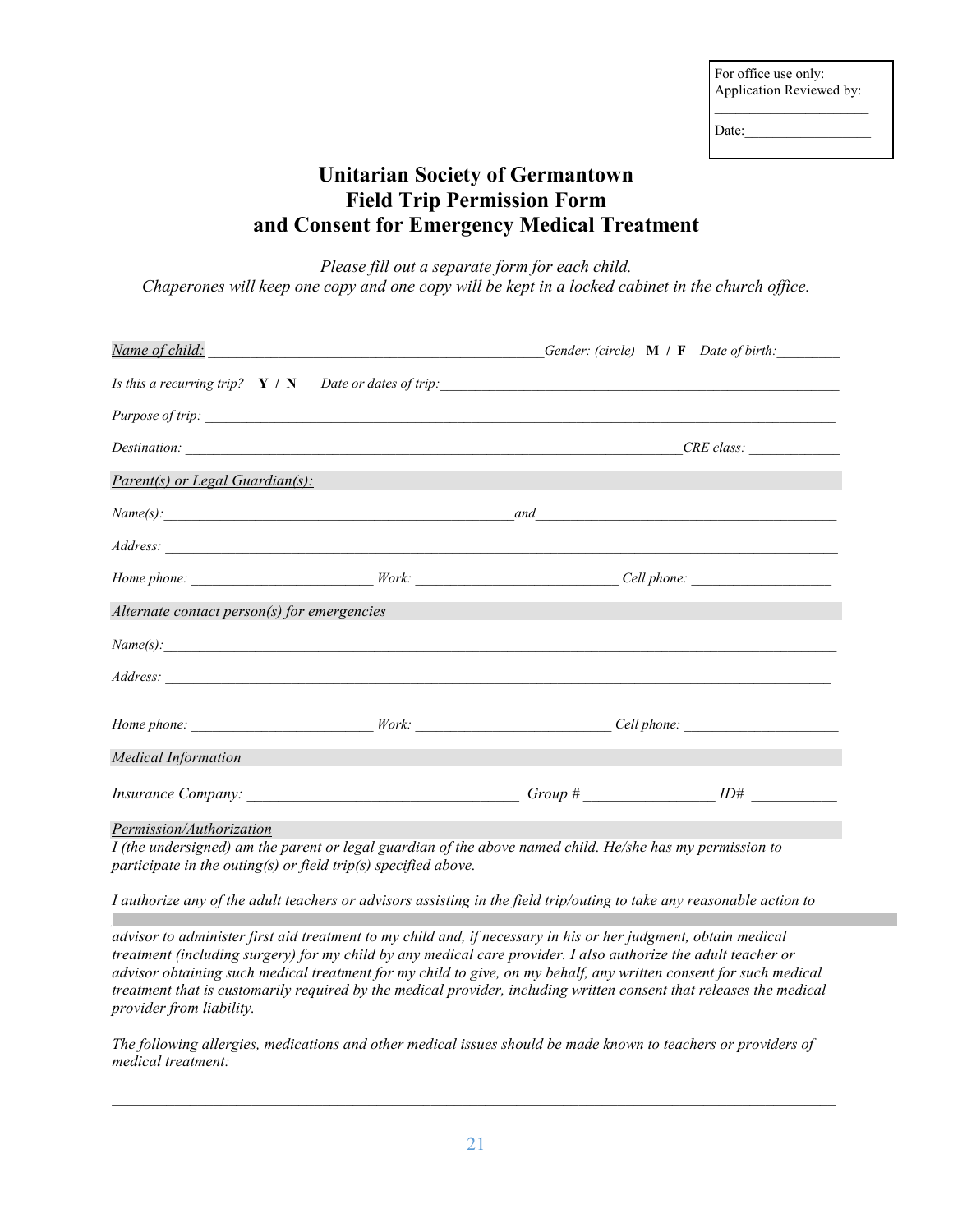*I understand that my child is expected to behave in a respectful manner to other members of the group, as well as any persons he/she encounters during the trip. He/she will be expected to obey the adult teacher/advisor's requests with respect to safety and group needs. Failure to do so could disqualify my child from future participation.* 

*Signature of Parent or Guardian: \_\_\_\_\_\_\_\_\_\_\_\_\_\_\_\_\_\_\_\_\_\_\_\_\_\_\_\_\_\_\_\_\_\_\_\_\_\_\_\_\_\_\_\_\_\_\_\_\_\_Date: \_\_\_\_\_\_\_\_\_\_*